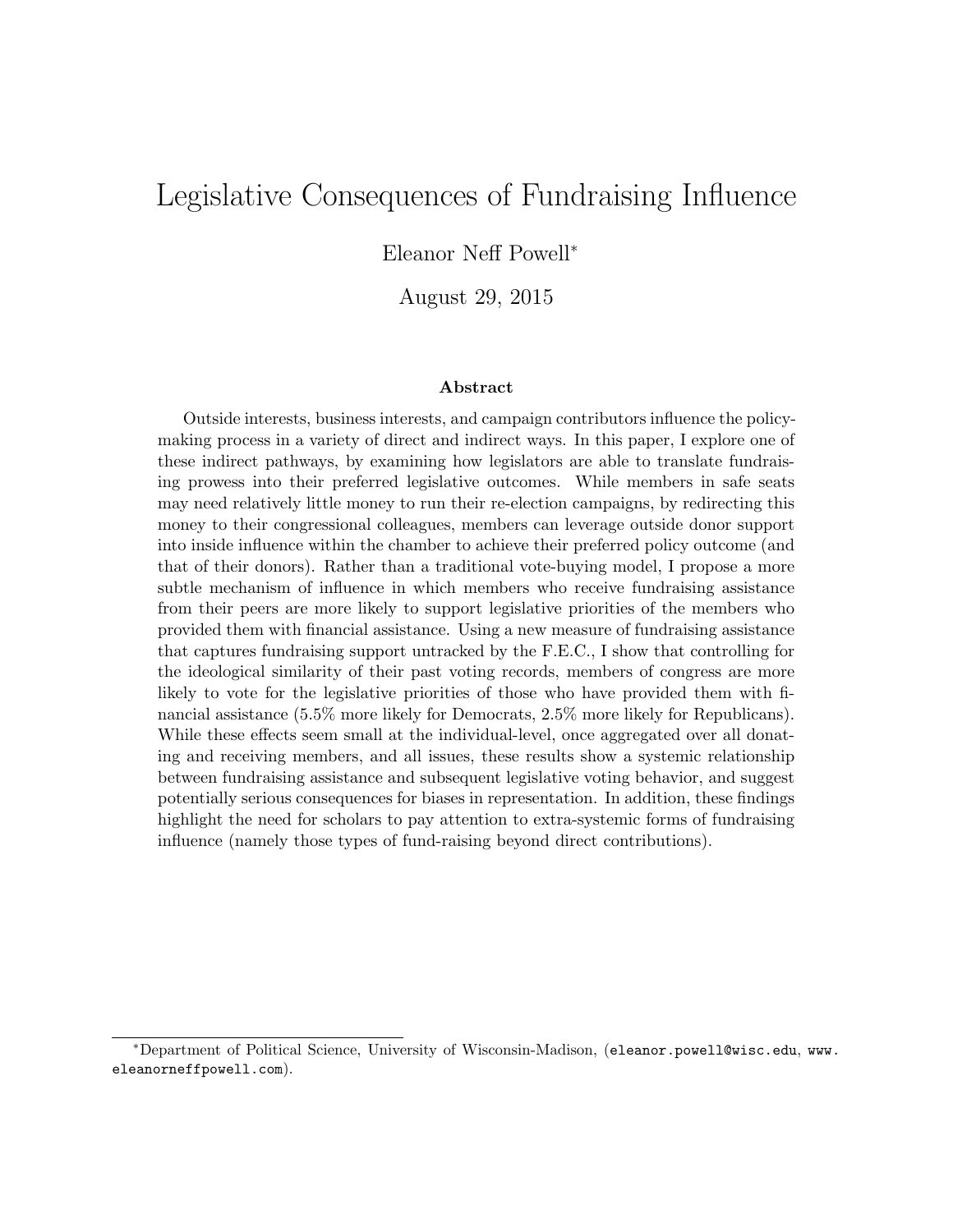Special interest groups and campaign contributors attempt to influence the policy-making process in a variety of direct and indirect ways. Recent years have seen increased scholarly attention on lobbying [\(Drutman, 2015\)](#page-21-0), disproportionate influence of the wealthy [\(Bartels,](#page-21-1) [2008;](#page-21-1) [Gilens and Page, 2014;](#page-22-0) [Gilens, 2005,](#page-22-1) [2012\)](#page-22-2), access-oriented contributions [\(Romer and](#page-23-0) [James M. Snyder, 1994;](#page-23-0) [Cox and Magar, 1999;](#page-21-2) [Barber, 2014;](#page-21-3) [Fouirnaies and Hall, 2014;](#page-22-3) [Powell and Grimmer., 2015.\)](#page-23-1), and the influence of money more broadly [\(Lessig, 2011\)](#page-22-4). One area of influence that has seen substantially less attention is how legislators transform their fundraising prowess into roll call votes in favor of their legislator priorities.

While members in safe seats may need relatively little money to run their re-election campaigns, by redirecting this money to their congressional colleagues, members can leverage outside donor support into inside influence within the chamber to achieve their preferred policy outcome (and that of their donors). Rather than a traditional vote buying model so frequently discussed in the literature, I propose a more subtle mechanism of influence. I argue that members who receive financial assistance from their congressional colleagues are more likely to provide them with legislative support in the future.

The potential democratic consequences for representation of a relationship between fundraising and legislative success are substantial. Such a relationship between party fundraising and legislative success would imply that a sizable subset of legislators and the constituents they represent are systematically disadvantaged in the legislative process. Members, and the constituents they represent, facing disproportionate biases might include those in competitive districts who often face expensive contested races would be at a legislative disadvantage, because of the need to spend their fundraising resources on their own campaigns thus limiting their ability to accrue fundraising favors from their colleagues. These electorally vulnerable members may be the most likely to need, desire, or hope for fundraising assistance from their colleagues. Similarly disadvantaged are members who find it difficult to raise money due to either a personal inability, those whose supporters are less able to contribute, and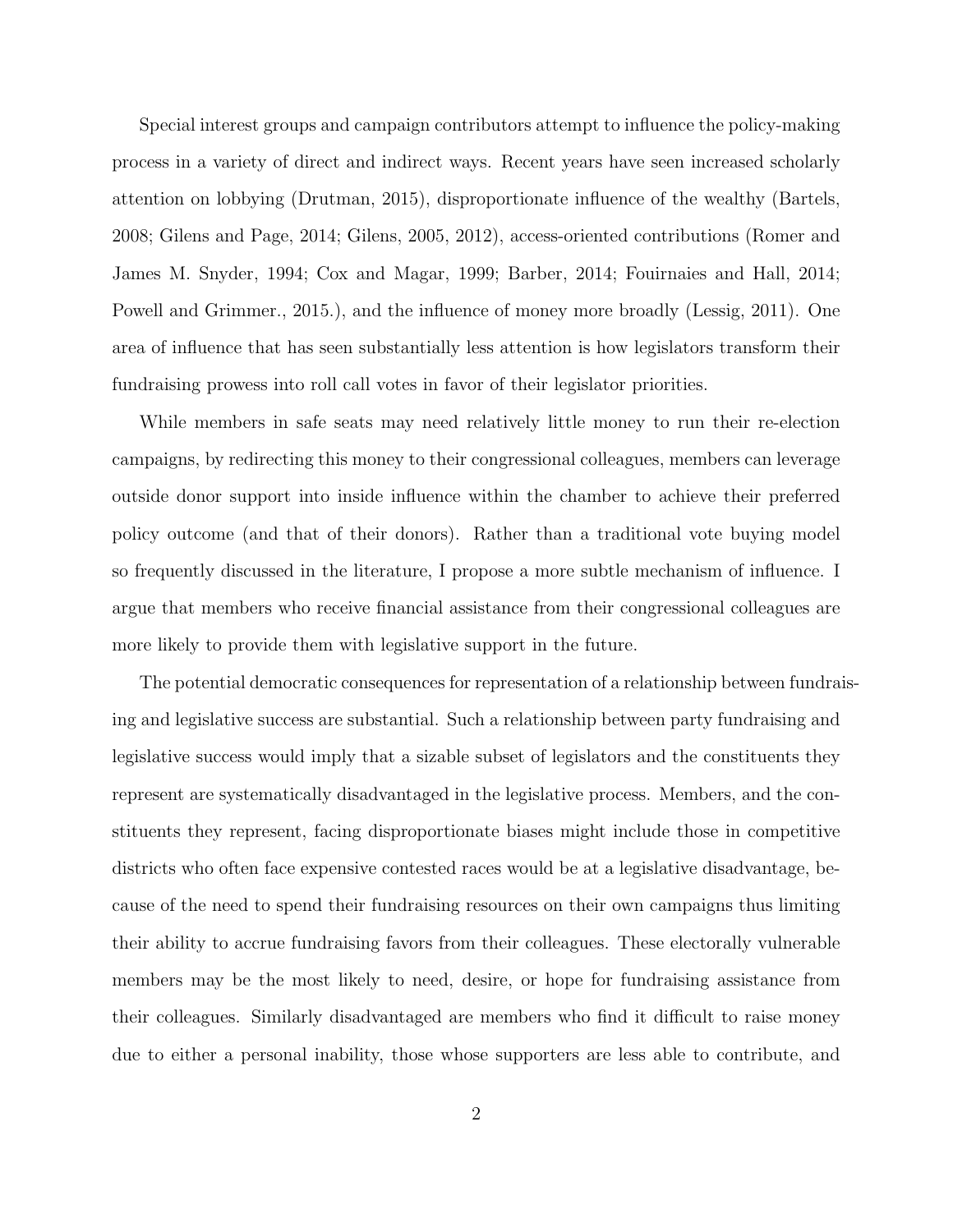those whose policy preferences are less appealing to wealthy donors and business interests. And, if accepting that fundraising assistance means being less able to exert influence and more likely to acquiesce to the legislative proposals of their fundraising colleagues, there are potentially substantial consequences for policy outcomes.

While the policy consequences of these more subtle and indirect forms of influence are substantial, measuring any and all types of financial contributions and transactions has grown increasingly difficult in recent years. Since the passage of the Federal Election Campaign Act (1971) and the subsequent creation of the Federal Election Commission (F.E.C.) in 1975, the scope and scale of campaign spending have increased by several orders of magnitude. While legal contribution limits for individuals and political action committee donations to candidates remain, innovative politicians continue to push the boundaries and find new loopholes in the system. In this paper, I look beyond the direct contributions of one member to another member that are tracked by the Federal Election Commission (F.E.C.) and subject to strict fundraising rules that limit their utility and relevance in the context of expensive modern campaigns.

On the surface it would seem that these campaign finance regulations limit the ability of high profile members of congress to provide direct financial assistance to fellow party members, while in reality members of congress have a plethora of alternative assistance methods available to them to circumvent these limits. In this paper, I explore an aspect of member to member fundraising that has been ignored by existing literature: congressional fundraising event appearances. By headlining a campaign fundraising event for a colleague, a member can effectively help him raise a lot more money than the member could have donated directly to the member's campaign. That is the money members help raise for others at these events are not subject to the usual contribution limits on member to member giving.

In recent election cycles congressional political parties have explicitly encouraged mem-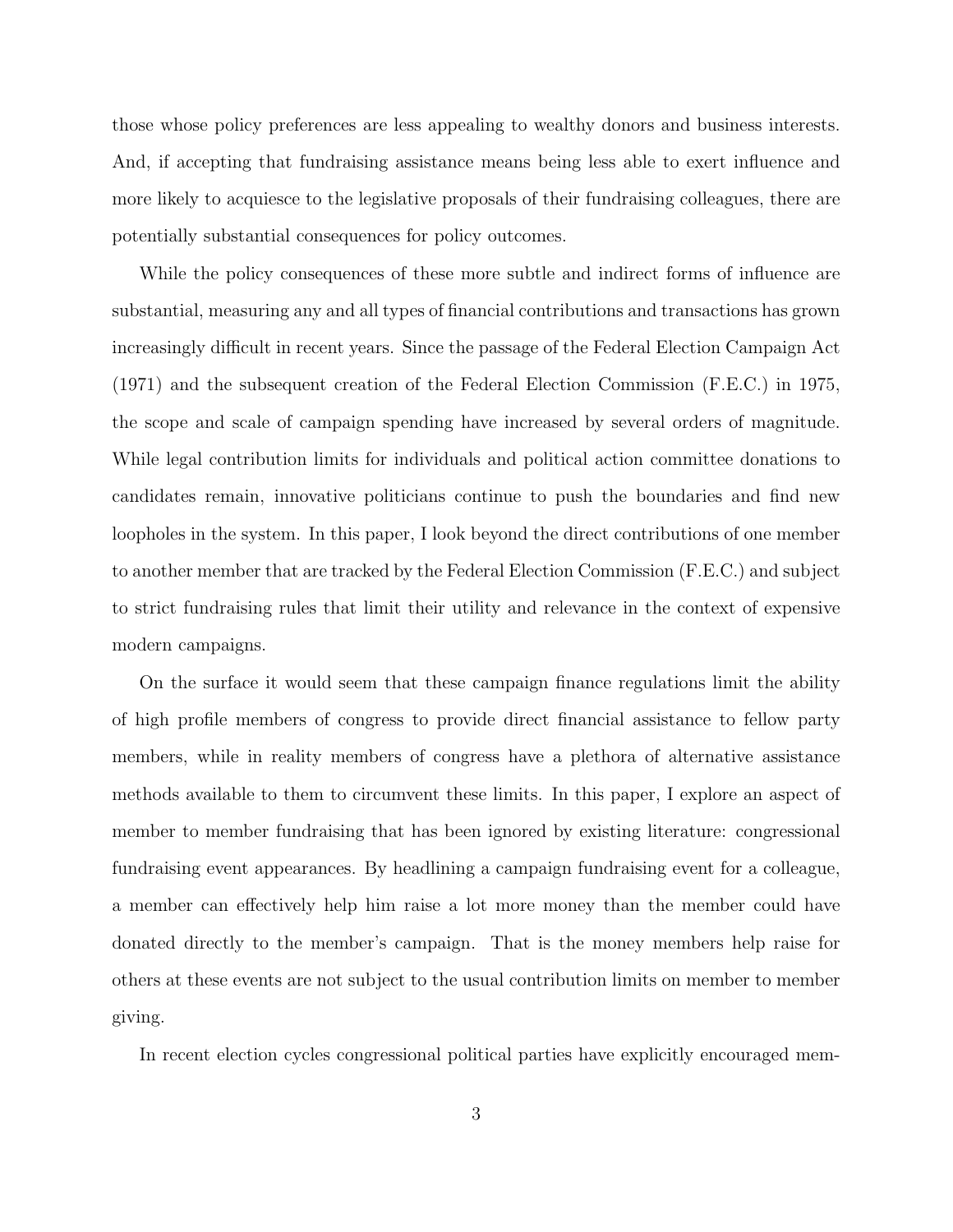bers to move beyond direct member to member contributions and raise larger sums indirectly through headlining appearances. As [Isenstadt](#page-22-5) [\(2008\)](#page-22-5) describes, starting in the 2010 election cycle Republican Senate leaders set a new fundraising standard:

"Instead of requiring that every senator fork over hundreds of thousands from their personal campaign accounts to the national Senate campaign coffers, Cornyn now wants each senator to attend three fund raisers–yes, they have to show up– and then the NRSC will chase after the attendees for cash."

The party's own internal proprietary fundraising goals for incumbent members require both direct contributions and much larger amounts of supplementary financial assistance than they can legally transfer in hard money amounts. One of the ways that members can accomplish this is to headline political fundraising events that benefit their congressional colleagues.

To track these much larger amounts of supplementary financial assistance the congressional political parties have private formulas and collect proprietary data to credit members for funds raised in this fashion. The parties are notoriously secretive about this information and refuse to release it publicly. In this paper, therefore, I can only create rough indicators of member headlining behavior as we don't know the full universe of events, exactly how much money was raised at a given event, or how much credit was due to the headlining member. I calculate three measures, and in each case I examine all possible dyads, that is, each measure is calculated for every possible pair of congressmen. The first measure is a simple count of the number of events one member headlined for the the other. The second measure is an estimate of the headliner value. The third measure is an upper bound estimate of the gross money raised at the event.

While previous congressional studies<sup>[1](#page-0-0)</sup> have demonstrated the relationship between direct member to member fundraising and promotion to both party and committee leadership

<sup>1</sup>See [Heberlig](#page-22-6) [\(2003\)](#page-22-6); [Heberlig, Hetherington and Larson](#page-22-7) [\(2006\)](#page-22-7); [Heberlig and Larson](#page-22-8) [\(2005,](#page-22-8) [2009\)](#page-22-9); [Cann](#page-21-4) [\(2008](#page-21-4)b,[a](#page-21-5)); [Currinder](#page-21-6) [\(2008\)](#page-21-6).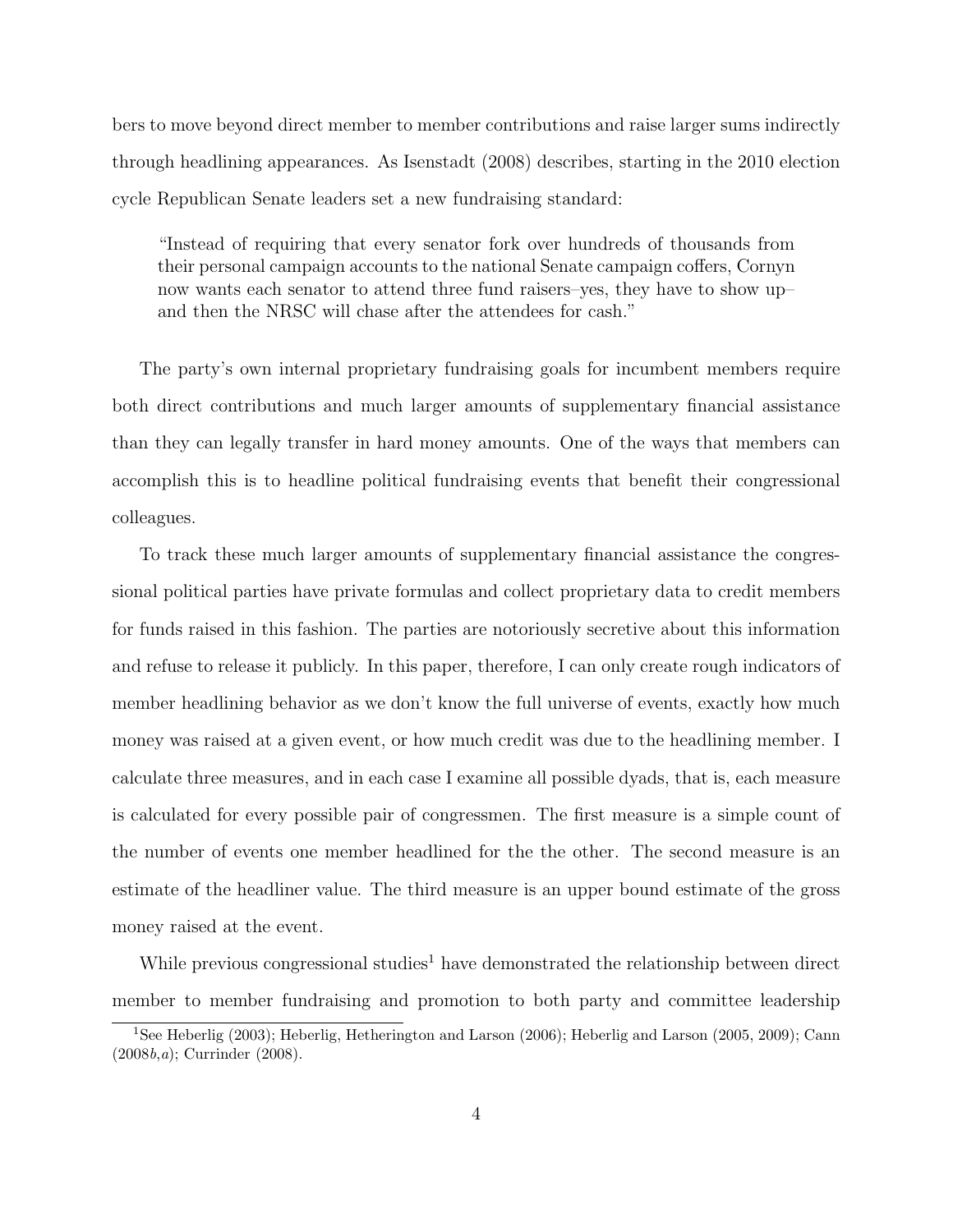positions, to the best of my knowledge this is the first and only academic study of indirect fundraising, which now comprises the bulk of member to member financial assistance.<sup>[2](#page-0-0)</sup> More importantly, unlike previous studies, my analysis here demonstrates the direct legislative effects of those financial efforts.<sup>[3](#page-0-0)</sup> Specifically, here I develop a new approach to identifying the direct influence of congressional partisan fundraising by finding whether providing financial assistance to a congressional colleague increases the beneficiary's support for the donor's legislative priorities (bills, amendments and motions sponsored by the financial contributor).

These fundraising appearances help to foster relationships between members, specifically increasing the donor's legislative capital in these dyadic relationships. Using a new dataset of headlining appearances at congressional fundraising events, and a new approach to measuring legislative support, I show that controlling for the ideological similarity of their past voting records, a Democratic Congressman is 5.5% more likely to vote for a bill for each fundraising event the bill's sponsor has headlined for them in the past (Republican Congressmen are 2.5% more likely).

I proceed as follows. In Section 2, I review the recent literature on the effect of money within Congress. In Section 3, I elaborate my theory of financial assistance and legislative support. In Section 4, I introduce, describe and assess the coverage and accuracy of my fundraising event data. In Section 5, I describe my new dataset to assess legislative support. In Section 6, I present my results, which strongly suggest that even after controlling for ideological distance, members who receive financial assistance from a bill's sponsor are significantly more likely to vote for the bill. In Section 7, I summarize my findings and conclude with some final observations for future research.

<sup>&</sup>lt;sup>2</sup>See [Heberlig et al.](#page-22-10) [\(2008\)](#page-22-10)for a unique study of member ticket sales to an 2005 N.R.C.C. Gala Event.

<sup>&</sup>lt;sup>3</sup>A notable exception is the excellent recent work by [Cann and Sidman](#page-21-7) [\(2011\)](#page-21-7) showing the link between member to member contributions and distributive benefits (federal in district funding).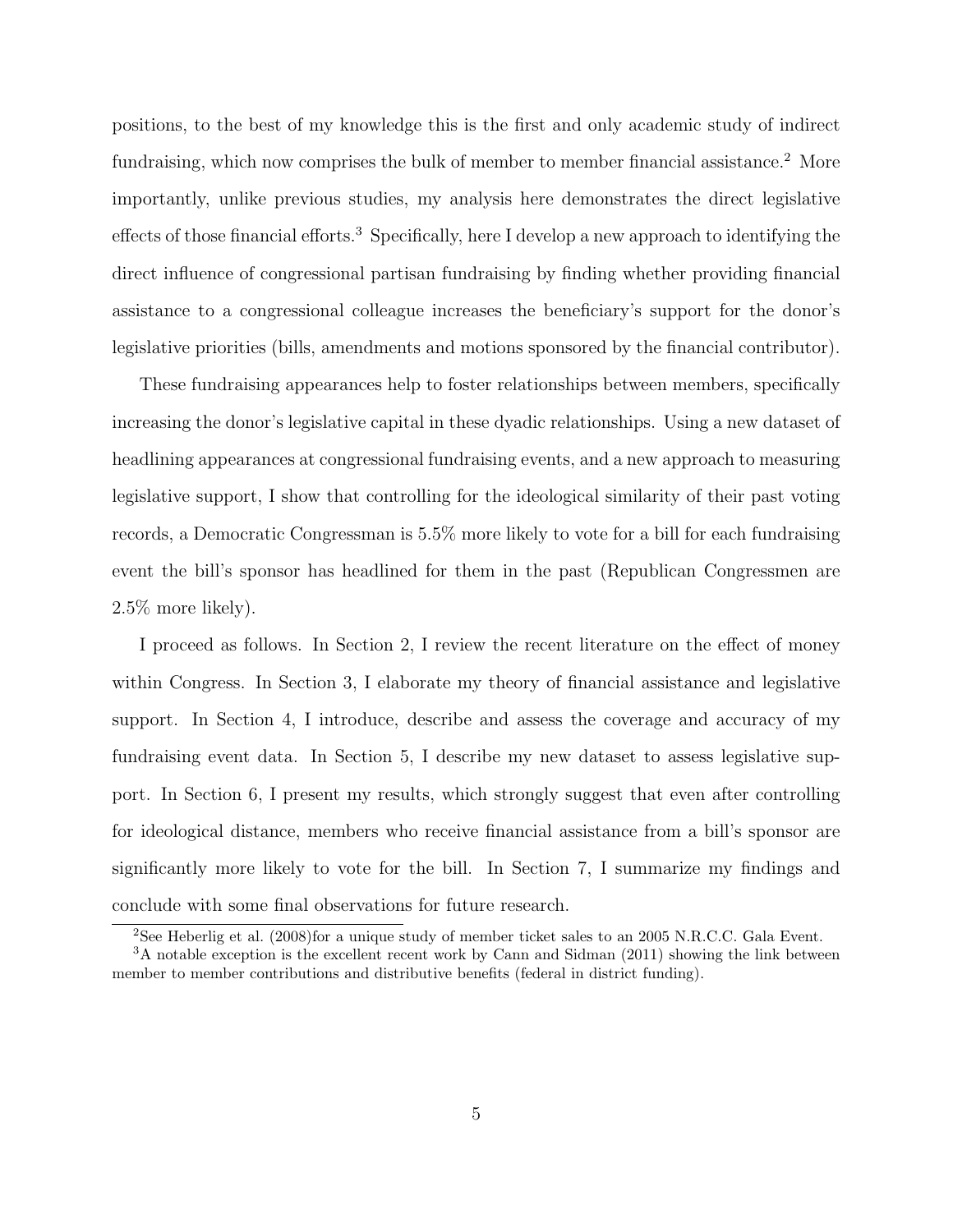## 1 Fundraising and Legislative Consequences

There is a long history of research attempting to link political action committee contributions to voting behavior. This literature, however, has found mixed results, and many authors have argued that campaign contributions have little affect on voting behavior. In particular, efforts to find a relationship between contributors (usually PAC contributions) and policy outcomes have found mixed results. In their meta-study of 36 prior studies attempting to document a relationship between PAC contributions and roll call votes, [Ansolabehere, de Figueiredo](#page-21-8) [and Snyder](#page-21-8) [\(2003\)](#page-21-8) found that most studies, particularly after controlling for ideology, found no statistically significant relationship between contribution and votes. Though subsequent meta-studies by [Roscoe and Jenkins](#page-23-2) [\(2005\)](#page-23-2) and [Stratmann](#page-23-3) [\(2005\)](#page-23-3) dispute these findings, and argue that evidence of some limited influence exists.

The last few years have seen a renewed interest in the influence of money within Congress with a particular focus on the more subtle mechanisms of influence.<sup>[4](#page-0-0)</sup> Work by [Heberlig,](#page-22-7) [Hetherington and Larson](#page-22-7) [\(2006\)](#page-22-7); [Cann](#page-21-4) [\(2008](#page-21-4)b,[a](#page-21-5)); [Currinder](#page-21-6) [\(2008\)](#page-21-6); [Kanthak](#page-22-11) [\(2007\)](#page-22-11) demonstrates the relationship between party fundraising and promotion to both party and committee leadership positions. This paper builds upon that work to examine the more important question of the impact of fundraising on legislative influence, relationships and voting behavior.

The mechanism of interest in this case is understanding how members with substantial fundraising prowess translate that advantage into policy outcomes, which I suggest members achieve by fundraising for individual colleagues who are then indebted to these fundraising members. Two excellent studies have found supporting evidence for this theory at the macro-level. The first, a study by [Cann and Sidman](#page-21-7) [\(2011\)](#page-21-7) has found supporting evidence

<sup>4</sup>Work by [Eggers](#page-21-9) [\(2010\)](#page-21-9); [Blanes i Vidal, Draca and Fons-Rosen](#page-21-10) [\(2012\)](#page-21-10); [Bertrand, Bombardini and Trebbi](#page-21-11) [\(2014\)](#page-21-11) explores the relationship between the so called "revolving door" link between government service and lobbying.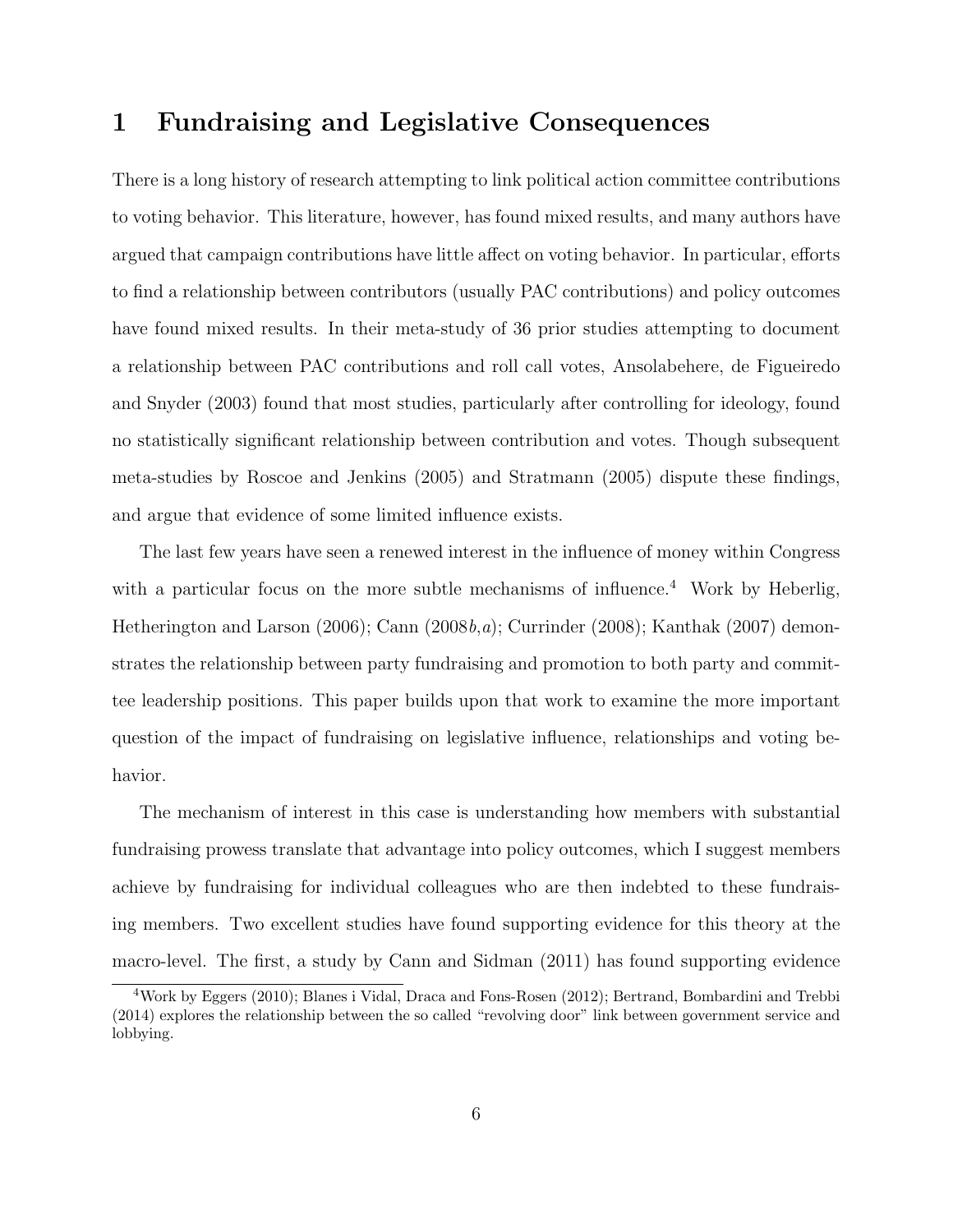for mechanism by showing a link between member to member contributions and distributive benefits (federal district spending). In particular, they note that members who contribute to their co-partisans receive higher levels of discretionary spending in their districts. Further, they find that contributions to members of the Appropriations Committee are particularly rewarded with additional distributive outlays to their district. The second study, by [Bern](#page-21-12)[hard and Sulkin](#page-21-12) [\(2011\)](#page-21-12), makes a startling finding at the macro-level that higher aggregate levels of member to member giving are associated with higher enactment rates of a member's sponsored legislation.<sup>[5](#page-0-0)</sup> These macro-level findings are enlightening and strongly suggest a link between fundraising and legislative behavior, but the level of analysis prevents us from making any conclusions at the micro-level about the individual level mechanisms that explain them. While focusing on a different, broader contribution value, this study provides the micro-level foundation that explains that result by demonstrating that is the beneficiaries of that financial assistance who in turn vote at higher rates for the legislation.

# 2 Theoretical Expectations

Here, I hypothesize that members who headline events for their congressional colleagues accrue debts of gratitude from the financial beneficiaries of those events. One way those debts can be repaid is through legislative support for the headliner's legislative priorities (sponsored bills, motions and amendments). A member may headline for another member to increase the likelihood that member who is the recipient of his financial largesse will be more likely to support his legislative agenda.

<sup>&</sup>lt;sup>5</sup>[Bernhard and Sulkin](#page-21-12) [\(2011\)](#page-21-12) further note that members who emulate party leaders' giving patterns also have higher enactment rates.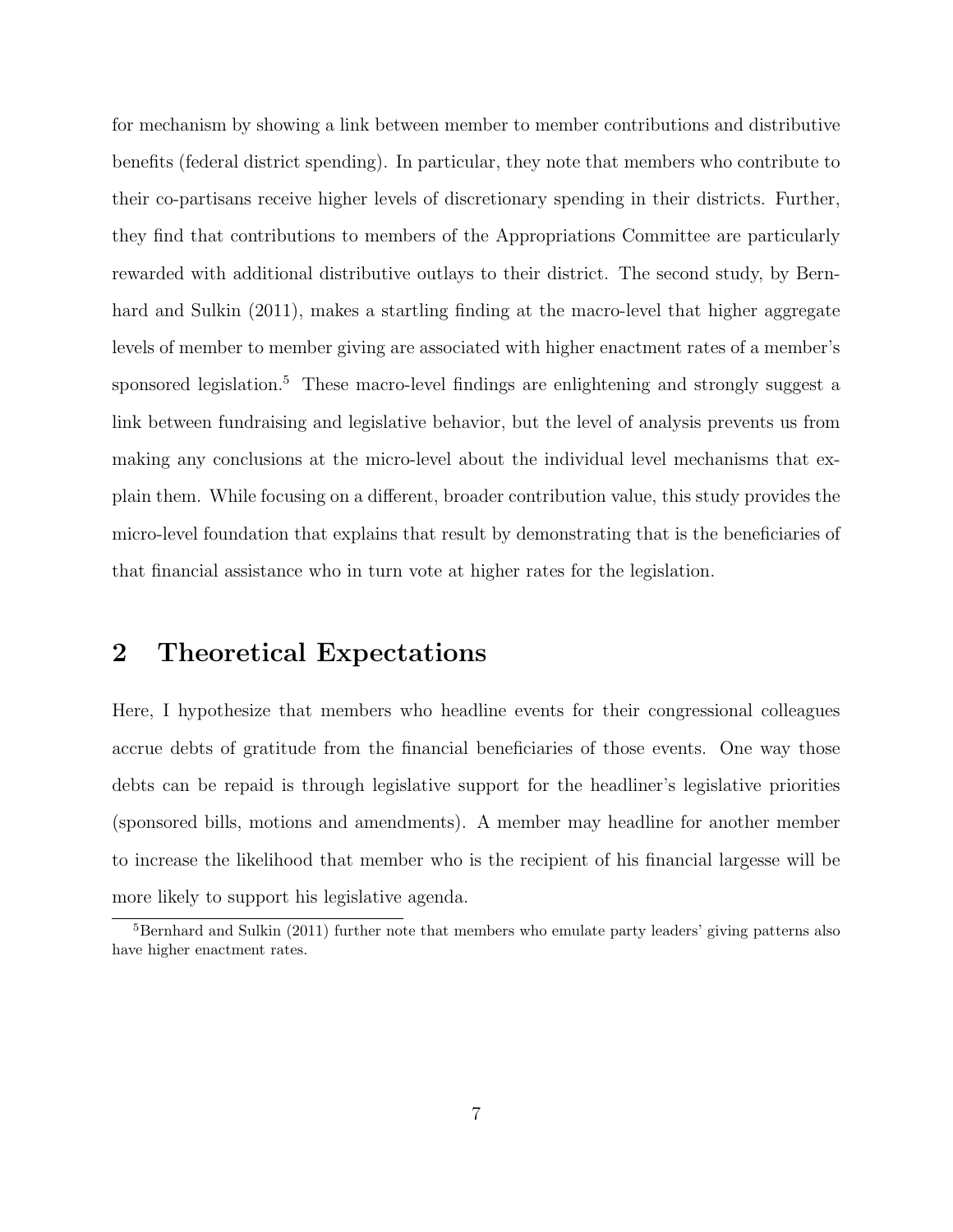# 3 A New Approach: Campaign Fundraising Events

Campaign fundraising events have been understudied, and largely ignored by academics for a reason: they are extremely difficult to observe systematically. Of course, this obfuscating property is precisely why politicians like them. They facilitate greater net fundraising for the party, and they are largely hidden from public view as the events are not disclosed, the total money raised at an event is not disclosed, and the headliner's name is completely missing from all federal financial filings. In an ideal would we would want data on all fundraising events during a given election cycle that would facilitate the tracing of influence and fundraising credit distribution. These details would include complete information about the beneficiary of the event, the headlining member, gross value of money raised, and net profit from the event (gross from the event minus cost), and the profit creditable to the headlining member (money that would not have been raised absent his or her presence). While estimating the profit creditable to the headliner would be impractical, the Federal Election Commission does not require the other readily documentable specifics in the current disclosure rules. Instead, we turn to the Sunlight Foundation<sup>[6](#page-0-0)</sup>, a non-profit group dedicated to government transparency and accountability, which has launched an innovative project called "Political Party Time" aimed at collecting invitations to political fundraising events with the avowed purpose of creating "transparency about the relationships between lobbyists and lawmakers."[7](#page-0-0)

It is important to note that this collection of invitations (visible either as a scanned copy of the invitation or in their "bulk" data compilation)<sup>[8](#page-0-0)</sup> is only a partial glimpse into the world

<sup>6</sup>The Sunlight Foundation: sunlightfoundation.com.

<sup>7</sup>Political Party Time: politicalpartytime.org.

<sup>8</sup>Lastly, using a random sample of 25 events, I cross-checked the Political Party Time bulk data against the digital scans of the invitations. Of the 25 events, one entry did not contain a scanned invitation. Of the remaining 24 events there were four errors: three zip codes, and one labeling error. Furthermore, it is clear that the Sunlight Foundation augments the digital information with further details, typically regarding the venue of the event.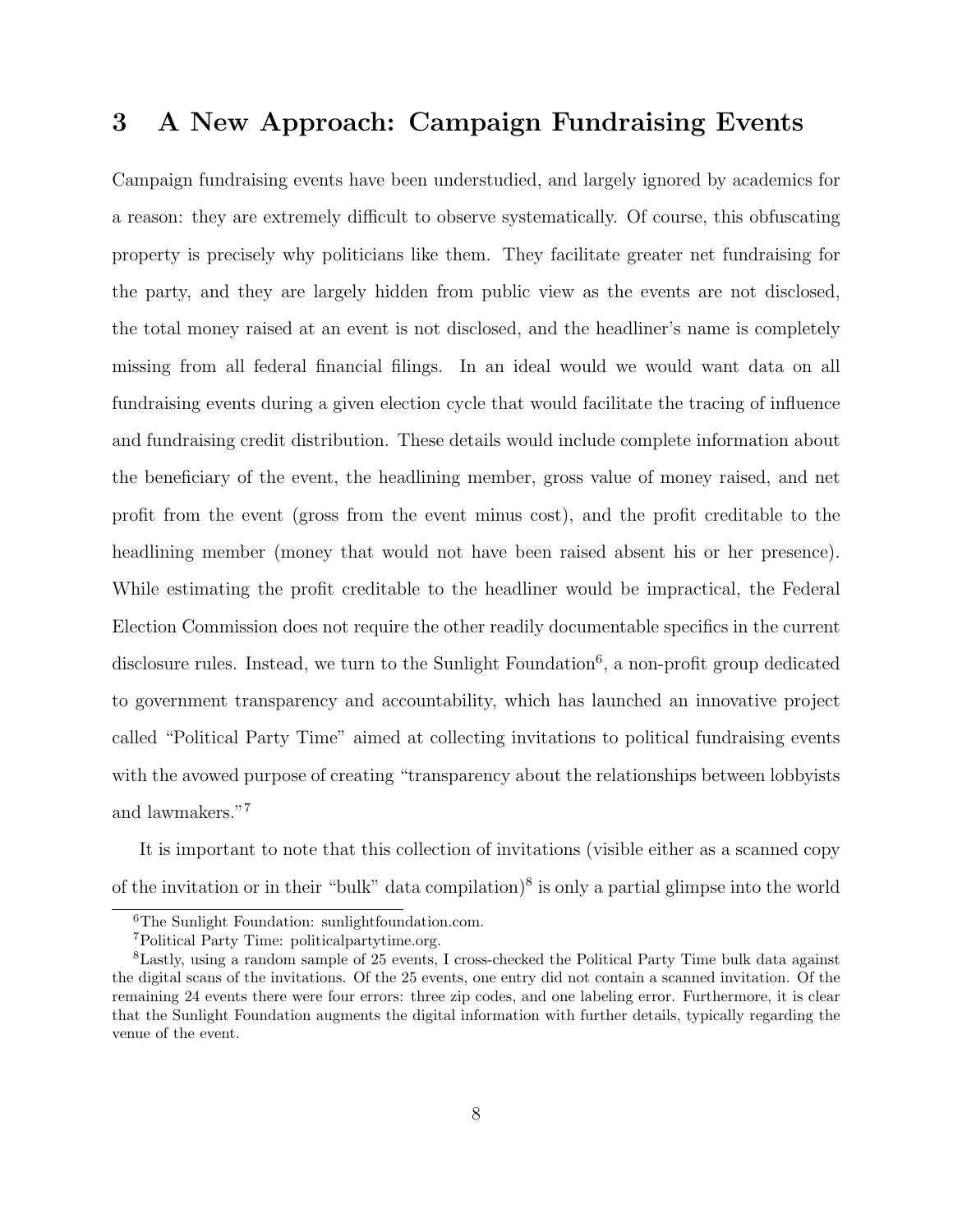of political fundraising events. To create this database of fund-raising event invitations, the foundation "cultivated sources who receive invitations," and in turn share them with the Foundation. For the purposes of this study, and its focus on the partisan credit-claiming aspects of members of congress helping to raise money for their congressional colleagues, I've limited my analysis to events that benefitted a single member of Congress and featured at least one other member of Congress as a headliner. Further, I've excluded the member benefitting from the event from the list of headliners, though clearly they would have been present and featured, but their assistance to themselves is redundant for this purpose.[9](#page-0-0)

<span id="page-8-0"></span>Of course, a question to ask of any new data is how representative it is. Turning first to the question of partisan balance, the events are evenly split between the parties. This partisan balance of the sample would seem to minimally suggest some reasonable coverage of each party's events, though without knowing the full universe of events it is impossible to assess the depth or bias of the coverage.

Figure 1: Geography of Fundraising Events



Figure [1](#page-8-0) shows that the majority of the events included in the database are in the political and financial centers of the country (namely, Washington, D.C., New York City, Los Angeles, San Francisco, and Chicago), and the cities that hosted the 2008 presidential conventions (Denver, Colorado, and Minneapolis, Minnesota). These are the same areas

<sup>&</sup>lt;sup>9</sup>While the Sunlight Foundation has done tremendous work in collecting, and digitizing this information, the dataset was not designed for the purpose of looking at the non-beneficiary members featured at the event. It therefore required significant data cleaning and manipulation before it was feasible to work with. In addition, I converted it from an event based dataset to a dyadic member based dataset.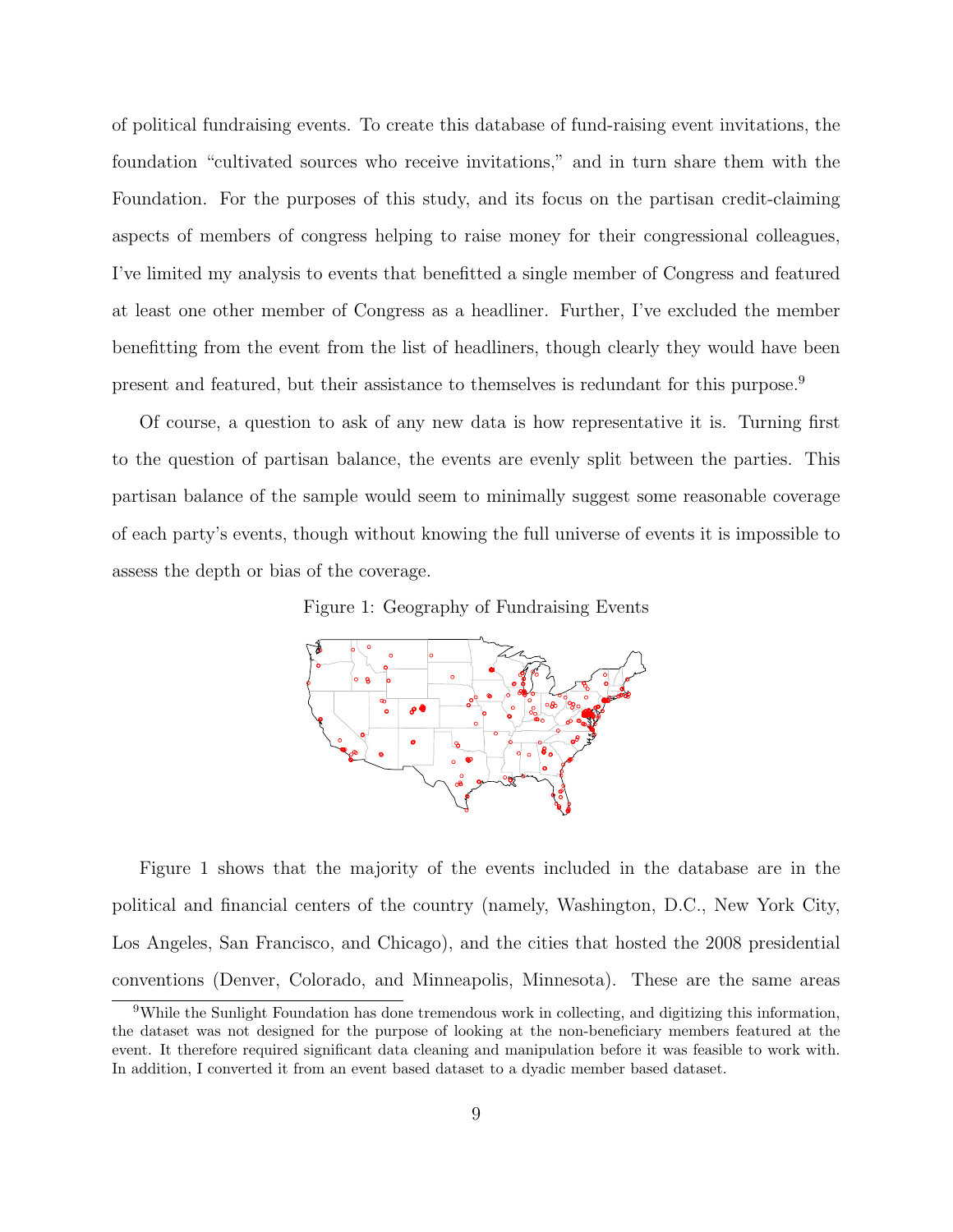of greatest fundraising identified by [Gimpel, Lee and Kaminski](#page-22-12) [\(2006\)](#page-22-12). Conceptually, this overlap makes perfect sense. Members hold fundraising events where the biggest donors are, and those areas primarily are in the major financial centers of the country. As the total universe of events is unknown, it is impossible to calculate precisely what portion of the events we captured, but anecdotal media accounts of the number of fundraising events attended by top congressional leaders suggest that the sample here represents approximately one-third of the true fundraising events.[10](#page-0-0)

In addition to the political headliners and beneficiaries of an event, the invitations also reveal ticket prices for the events.<sup>[11](#page-0-0)</sup> For example, a breakfast on March 15th, 2011 for the Hon. Donna Edwards (MD-04) with "Special Guest Congressman Nick Rahall II" suggested a \$5,000 contribution to be a Chair of the event, \$2,500 to a Sponsor of the event, \$1,000 for Political Action Committee Guests, and \$500 for individuals. By contrast, a breakfast on the same day for the Hon. Mark Critz (PA-12) "with Vice Chair of the Democratic Caucus Hon. Xavier Becerra" suggested a more modest \$2,000 contribution for Political Action Committee Hosts, \$1,000 for Political Action Committee Guests, and \$1,000 for Individual Hosts. Although we do not know the net money raised, the ticket price information can help us estimate the relative value of different political headliners.

From this invitation data it is simple to calculate the number of events each member headlined for each other member of Congress. These dyads constitute my first indicator of financial assistance, and are particularly desirable because they can be calculated with greater precision than the financial value of headlining. As a secondary measure, I crudely estimate the headliner's value by using the most expensive ticket price listed to attend the event. As the above comparison of the ticket prices for breakfast events on the same day with an event benefitting Rep. Edwards featuring Congressman Rahall fetching a top ticket

<sup>&</sup>lt;sup>10</sup>See [Kane](#page-22-13)  $(2010b,a)$  $(2010b,a)$  $(2010b,a)$  $(2010b,a)$ .

<sup>&</sup>lt;sup>11</sup>Some invitations omit pricing information, and those values are excluded from the price estimates below, but included in the number of event totals.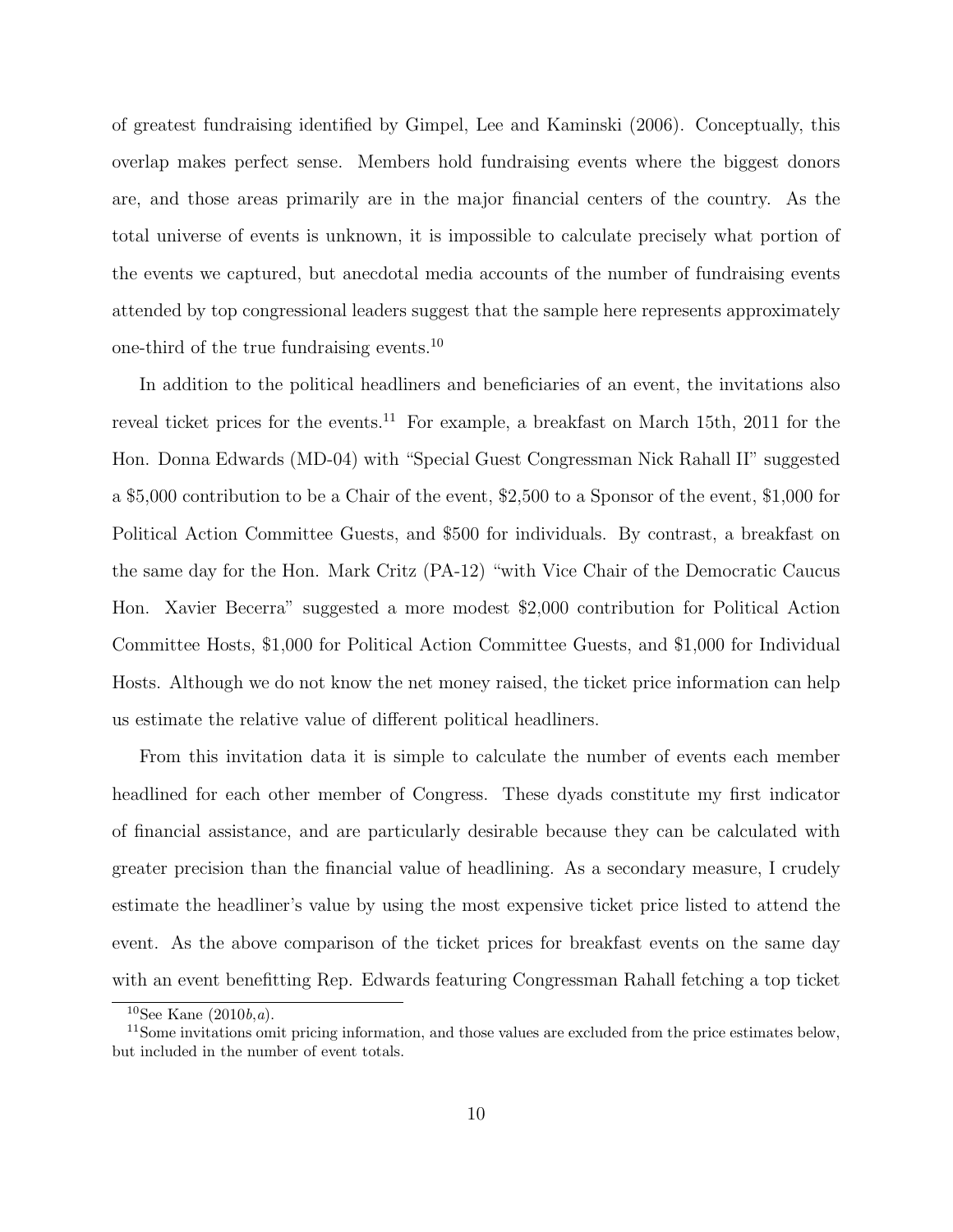price of \$5,000, while an almost identical event benefitting Rep. Mark Critz featuring Rep. Becerra fetched less than half that with top ticket prices reaching only \$2,000 suggests, the top ticket price reflects the relative attractiveness or draw of the headliner. We can use these top ticket prices as a rough proxy for the headliner's value.

Table [1](#page-10-0) below shows the number of events, and the total headliner's value for that election cycle. While the dataset officially begins with the 2006 election cycle, the increasing number of events over time suggests two possible alternatives. The first is that the Sunlight Foundation has been dramatically ramping up their collection efforts (coverage rate). The second is that the number of headlining events is rapidly expanding. These two alternatives are, unfortunately, observationally equivalent in the data. Whichever reason is correct, the 2012 election cycle is already on pace to be the largest yet. By January 25th, 2011 (the download date of the dataset), less than three months after election day, the Foundation had already collected 474 invitations for the 2012 election cycle. The data also suggest that these fund-raising events are raising increasing amounts of money as indicated by increases in both the number of events and the headliner's value.

<span id="page-10-0"></span>Table 1: Number of Events and Total Headliner's Value by Election Cycle.

|      | Number of Events | Total Headliner's Value |
|------|------------------|-------------------------|
| 2006 | 350              | 871,150                 |
| 2008 | 2688             | 10,359,881              |
| 2010 | 7330             | 21,893,939              |
| 2012 | 474              | 1,188,674               |

Table [2](#page-11-0) below shows the top 10 most active members in a single election cycle. Rep. Steny Hoyer (D-MD), the Majority Leader in the 111th Congress, and Minority Whip in the 112th Congress, was the most active fund-raiser in both the 2010 and 2008 election cycles. In 2010 he attended 90 events, with a minimum estimated value of \$429,000. The most active members are all part of the party leadership structure in their respective party and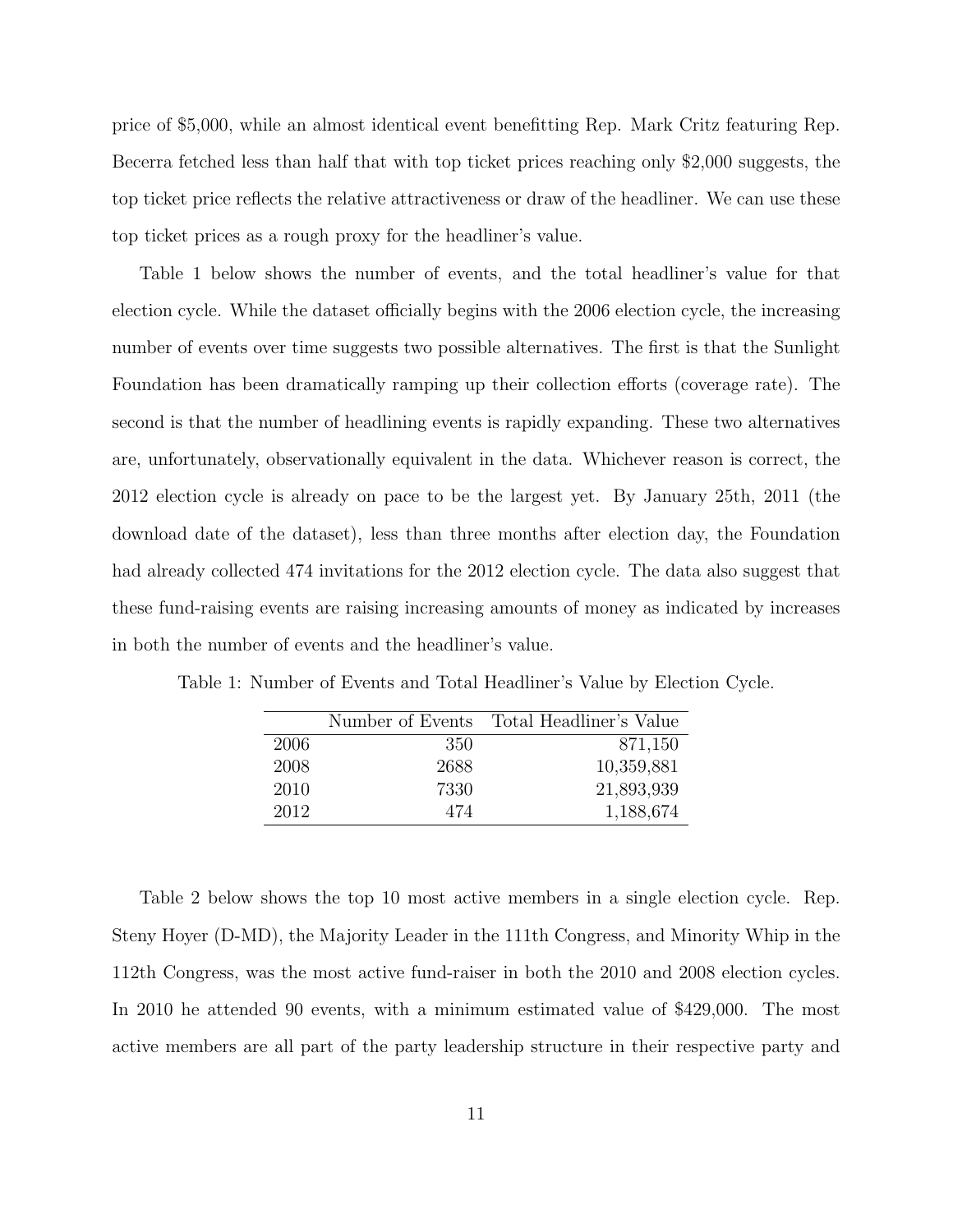chamber. Perhaps the most surprising member of the list is Representative Joseph Crowley (D-NY), who serves as one of the Chief Deputy Whips for the Democrats in the House, while the most surprising omission is former Speaker and current Minority Leader Nancy Pelosi (D-CA) who just missed the cutoff for top 10 event headliners in a single election cycle.

<span id="page-11-0"></span>

| Member          | Number of Events | Cumulative Headliner Value |
|-----------------|------------------|----------------------------|
| Hoyer, 2010     | 90               | \$429,900                  |
| Boehner, 2010   | 75               | \$201,800                  |
| Cantor, $2010$  | 72               | \$156,250                  |
| Crowley, 2010   | 62               | \$432,300                  |
| McConnell, 2010 | 58               | \$149,000                  |
| Clyburn, 2010   | 57               | \$313,500                  |
| Cornyn, $2010$  | 52               | \$148,575                  |
| McCarthy, 2010  | 48               | \$101,000                  |
| Hoyer, 2008     | 42               | \$170,750                  |
| Sessions, 2010  | 41               | \$108,500                  |

Table 2: Most active event attending Members of Congress.

Lastly, as an upper-bound estimate of the total amount of money raised at the fundraising events, I use the event location information revealed in the event invitations to estimate the maximum attendance, which I multiply by the top ticket price. To do these calculations, I augmented the invitation address location with room capacity information for the 10,842 events that were held in 831 locations. The details of this approach and resulting calculations, are provided in the Appendix.

In subsequent analyses in this paper, I focus on the number of events dyadic measure, which is the most accurate measure, but I also estimate the equations using my headliner value and maximum location capacity estimate, and the findings are robust across all three measures.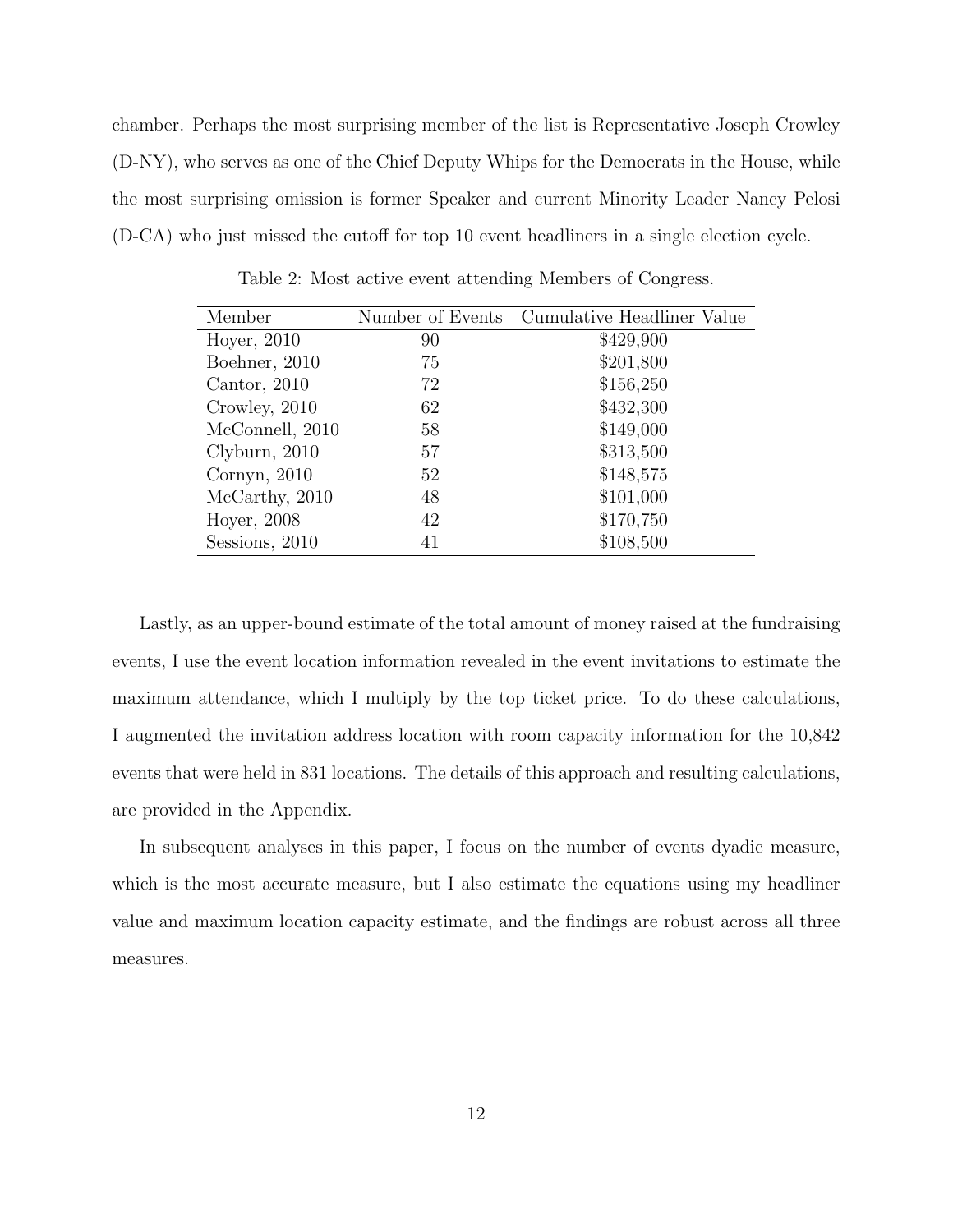#### A New, Different Measure

Table [3](#page-12-0) below shows the correlation matrix for three different measures of congressional fundraising assistance: money raised at fund-raising events headlined by a member (headliner value), direct member to member contributions from a given member's leadership political action committee,<sup>[12](#page-0-0)</sup> and the total number of events headlined by a member on behalf of his or her congressional colleagues.

<span id="page-12-0"></span>

|                           |      | Headliner Value LPAC Contributions Count of Events |      |
|---------------------------|------|----------------------------------------------------|------|
| Headliner Value           | 1.00 | 0.21                                               | 0.42 |
| <b>LPAC</b> Contributions | 0.21 | 1.00                                               | 0.58 |
| Count of Events           | 0.42 | 0.58                                               | 1.00 |

Table 3: Correlation Matrix: Fundraising Data

While all types of fundraising assistance are positively correlated, some relationships are stronger than others (notably direct leadership political action contributions and the number of fund-raising events headlined by a member). In addition, the lower correlations suggest that leadership PAC contributions by themselves are an imperfect indicator of member to member financial assistance: studies based exclusively on leadership political action committee contributions may be missing a large part of the fundraising assistance activity members engage in.

Again, it is helpful to examine a few concrete examples of the top congressional leaders in each party and chamber to see the individual variation in these party fund-raising assistance measures. Table [4](#page-13-0) below shows Minority Leader Pelosi, Speaker Boehner, Minority Leader McConnell, and Majority Leader Reid's fund-raising activity on behalf of their colleagues during the 2006-2012 cycles.

Speaker Boehner was by far the most active in terms of direct contributions, and the

 $12$ The data on leadership political action committee contributions to other candidates for federal office comes from the Center for Responsive Politics' website: <opensecrets.org>.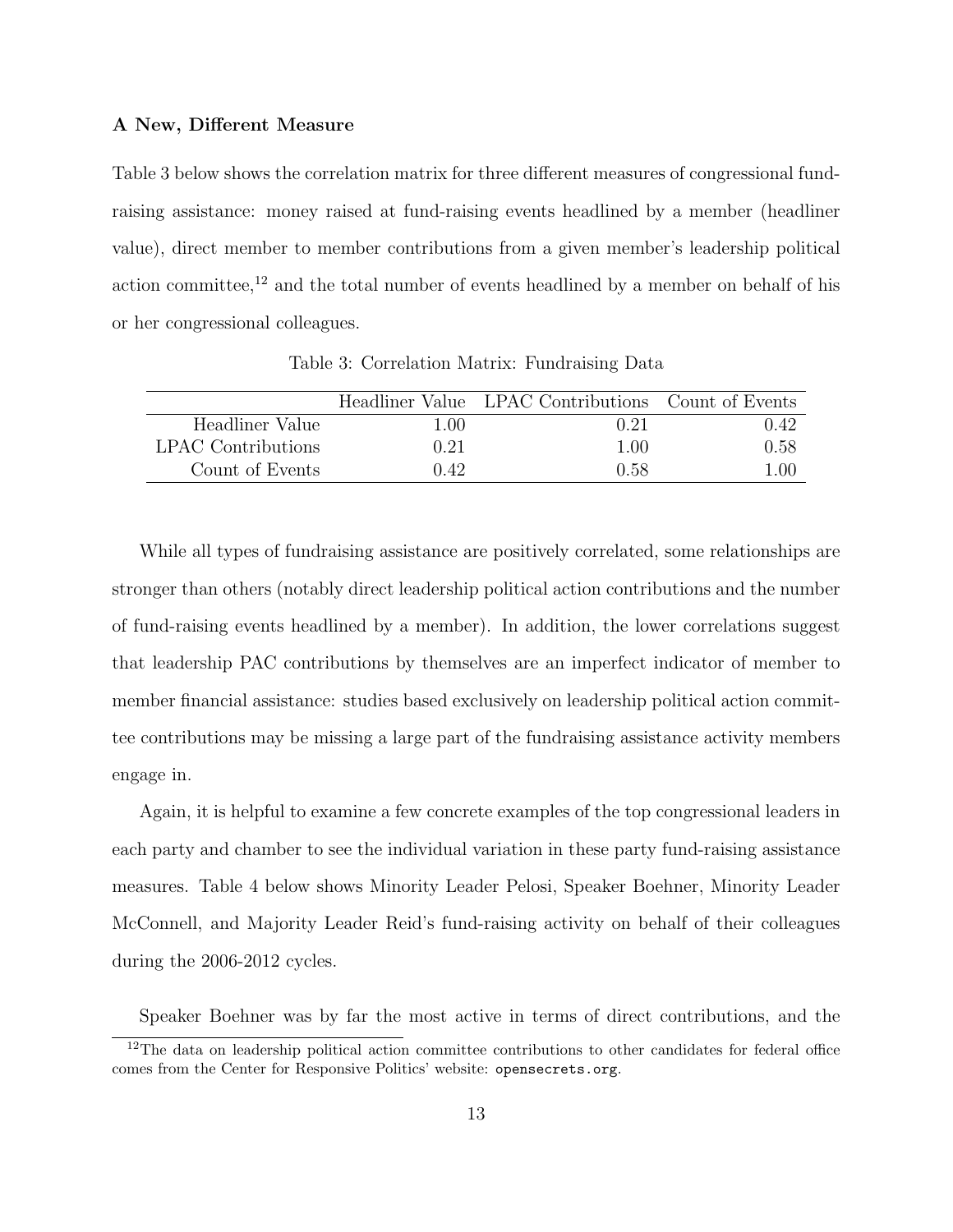|           |           |     | Leadership PAC Events Attended Money Raised at Events |
|-----------|-----------|-----|-------------------------------------------------------|
|           |           |     | (1 Attendee Estimate)                                 |
| Pelosi    | 2,281,000 | 65  | 375,900                                               |
| Boehner   | 3,393,279 | 123 | 309,300                                               |
| McConnell | 934,590   | 82  | 698,000                                               |
| Reid      | 646,000   | 18  | 203,700                                               |

<span id="page-13-0"></span>Table 4: Examples: Nancy Pelosi, John Boehner, Mitch McConnell, and Harry Reid.

number of events attended, while Minority Leader McConnell appeared to out pace him in terms of our estimate of the value of those events attended. By contrast, Majority Leader Reid noticeably trails his counterparts, perhaps due to his own electoral vulnerability during the 2010 election cycle. It is, of course, dangerous to over generalize from such a small sample, but it is worth noting that the leaders with primary legislative responsibility during this period (former Speaker Pelosi, and Majority Leader Reid) were considerably less active than their Minority counterparts. Though, an observationally equivalent inference would be that Republicans (perhaps particularly in the 2010 election cycle) were particularly active.

## 4 Data: Legislative Support in the 112th Congress

The dataset is constructed at the member-vote level with a case for every House member voting for every bill sponsored by a member of his or her party in the House in the 112th Congress. The dependent variable for the remaining analysis is a simple dichotomous measure where a one indicates voting for the bill, and a zero indicates voting against the bill.

This roll call data was scraped from GovTrack.us's open source xml roll call vote data, and includes all the roll call votes in the House of Representatives in the first session of the 112th Congress through October 6, 2011 (roll calls 1 to 770). I used descriptions of the roll call votes from the Clerk of the House of Representatives<sup>[13](#page-0-0)</sup> to manually code whether the

<sup>13</sup>See "U.S. House of Representatives Roll Call Votes, 112th Congress-1st Session (2011), [http://clerk.](http://clerk.house.gov/evs/2011/index.asp) [house.gov/evs/2011/index.asp](http://clerk.house.gov/evs/2011/index.asp). Accessed October 6, 2011.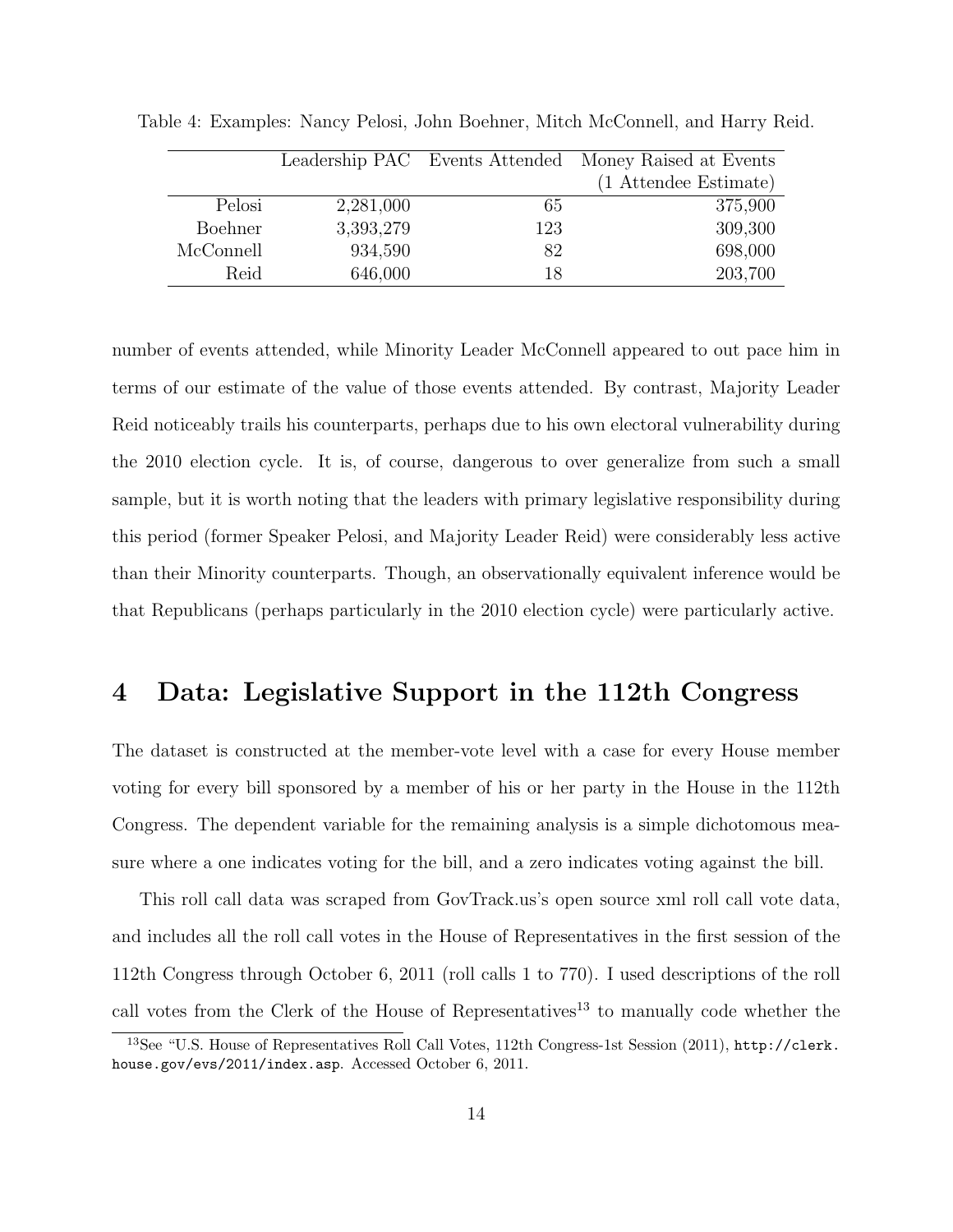roll call vote referred to an amendment, motion, or final passage, and identified the sponsor of each action. The analysis is confined to the 112th Congress, because the event data is most comprehensive for the 2010 election cycle.

#### 4.1 Variables of Interest: Financial Assistance

In this paper, I present two indicators of financial assistance between the legislative sponsor and the voting member. The first measure uses the raw count of fundraising events that the sponsor of the legislation headlined on behalf of the voting member. The second indicator of financial assistance harnesses the room capacity measure as described earlier in the paper, and the maximum ticket price listed on the event as an upper bound on the amount of money raised at the events headlined by the sponsoring member on be half of the voting member.<sup>[14](#page-0-0)</sup> I've also examined my third measure, the headliner value, and the results are also consistent and comparable in magnitude to those presented here.

# 4.2 Control Variables: Ideological Difference; Same State ; Member, Sponsor and Bill Fixed Effects

As we turn to our analysis of legislative support behavior, this sizable literature on roll call voting and polarization suggests as a baseline members follow the classic spatial model, and vote for legislation close to their own ideal point. The natural outgrowth of this model for the purposes of legislative support is that members vote for legislation close to their own preferred policy. In considering legislative support, we assume the bill sponsor's ideal point as a stand-in for the spatial location of the legislation. Conceptually, this assumption derives from the understanding that if a member sponsors a bill, presumably he or she has made that bill either: 1.) close to his or her preferred position, or 2.) as close to his or her

<sup>14</sup>See the Appendix for a more detailed discussion of the upper bound location capacity estimate.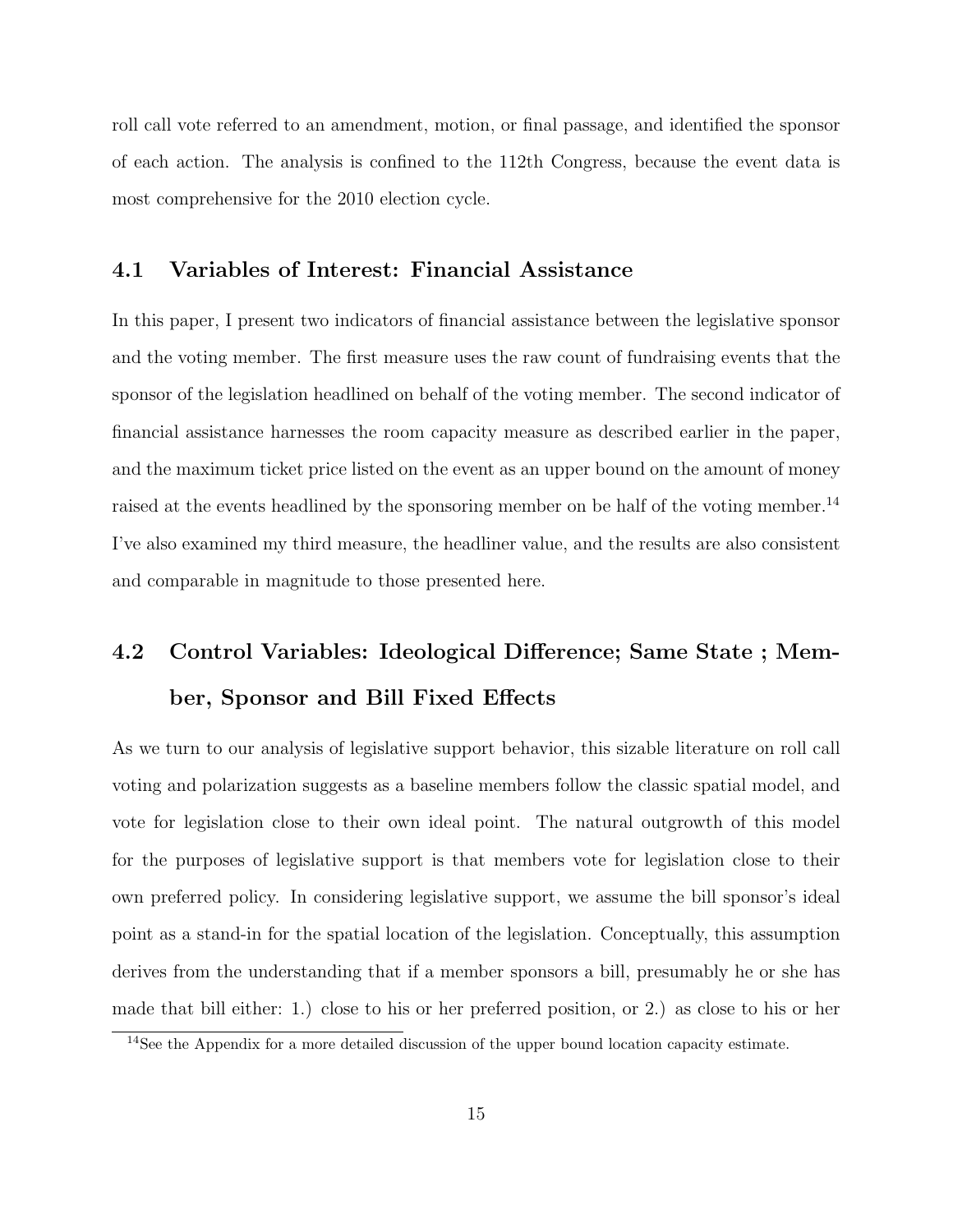preferred position as he or she thinks may gain the requisite votes. In either case, the sponsor prefers his legislation to the status quo position of legislative inaction. Therefore, we would expect members who are ideologically close to the sponsoring member to be more likely to be supportive of the sponsor's bill, while members who are more ideologically distant to be less likely to be supportive.

As referenced earlier, previous research suggests that the ideological preferences of members of congress (whether the result of personal preferences or constituent characteristics) are strongly related to vote choice. In this study, I use the DW-Nominate scores<sup>[15](#page-0-0)</sup>from the 111th Congress for each member,<sup>[16](#page-0-0)</sup> and it is for this reason that we exclude new members of Congress. I define the Ideological Difference between two members to be the absolute value of the difference between the legislative sponsor and the voting member.

In many senses, using an ideological preference measure based on the lagged roll call measure sets up, perhaps, the most challenging test of our financial support hypothesis, as the lagged voting record takes into account not just a member's ideological position, but is in itself the result of all the influence on the member's voting record in the past. These lagged voting records incorporate any ongoing financial relationships and reciprocity of members contributing to like minded members.

In addition to the ideological difference measure, I include fixed effects for the voting member, sponsor of the legislation, and the bill under consideration. These fixed effects, when combined with the ideological difference measure, set up an extremely tough test of the financial assistance theory biasing the results against any positive findings. Lastly, I control for whether the sponsor and beneficiary represent the same state to pick up any geographically based preference similarity not captured by the ideological difference measure.

<sup>15</sup>DW-Nominate Data is from Royce Carroll, Jeff Lewis, James Lo, Nolan McCarty, Keith Poole's and Howard Rosenthal (see their <voteview.com>) website.

<sup>16</sup>Research suggests that members are ideologically consistent over time in Congress (Poole 2007), and we might expect this to be particularly true in consecutive congresses.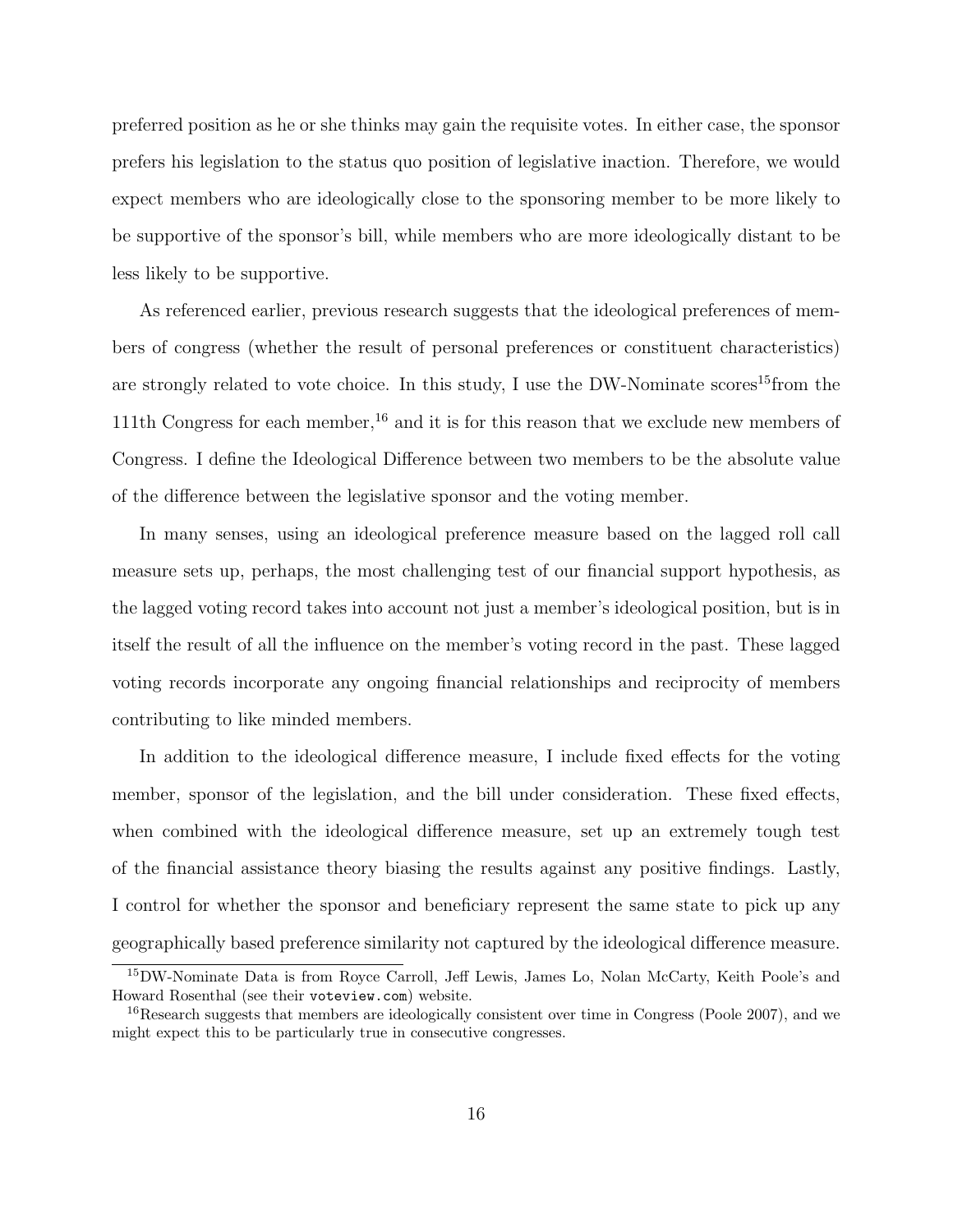# 5 Results: Fundraising Assistance and Legislative Support

Turning to the results themselves, Table [5](#page-16-0) shows a logistic regression model predicting legislative support as a function of ideological difference and the fundraising assistance that member received from the bill sponsor. Fundraising assistance is operationalized both as a raw count of events headlined by the bill sponsor for the voting member, and as a log of the estimated value of the money raised at those events.<sup>[17](#page-0-0)</sup> Further, all four models in the table have fixed effects for the member, the bill sponsor, and the bill itself, which have been omitted from the table, but are available from the author upon request.<sup>[18](#page-0-0)</sup>

<span id="page-16-0"></span>Table 5: Logit Model of Legislative Support. Member, Sponsor, and Bill Fixed Effects Suppressed. Robust Standard Errors.

| Model                     | 1           | $\overline{2}$ | 3           | 4           |
|---------------------------|-------------|----------------|-------------|-------------|
| Party                     | Democrats   | Republicans    | Democrats   | Republicans |
| <b>Fundraising Events</b> | $0.671***$  | $0.461***$     |             |             |
|                           | (0.230)     | (0.145)        |             |             |
| Ln(Event Money)           |             |                | $0.053***$  | $0.041***$  |
|                           |             |                | (0.020)     | (0.015)     |
| Ideological Difference    | $-4.930***$ | $-5.949***$    | $-4.930***$ | $-5.950***$ |
|                           | (0.293)     | (0.214)        | (0.293)     | (0.214)     |
| Same State                | $0.678***$  | $0.525***$     | $0.679***$  | $0.527***$  |
|                           | (0.091)     | (0.091)        | (0.090)     | (0.091)     |
| (Intercept)               | $3.439***$  | $3.646***$     | $3.439***$  | $3.646***$  |
|                           | (0.425)     | (0.474)        | (0.425)     | (0.474)     |
| Member Fixed Effects      | Yes         | Yes            | Yes         | Yes         |
| Sponsor Fixed Effects     | <b>Yes</b>  | Yes            | Yes         | Yes         |
| <b>Bill Fixed Effects</b> | Yes         | Yes            | Yes         | Yes         |
| N                         | 39664       | 34989          | 39664       | 34989       |

A quick perusal of the logistic regression results in Table [5](#page-16-0) show that even after controlling

<sup>&</sup>lt;sup>17</sup>The results for the headliner value variable are statistically significant and of comparable size. They have been excluded from the table to save space, but are available from the author upon request.

<sup>18</sup>Results are robust to different model specifications, including the removal of fixed effects, standard errors clustered around different types of fixed effects.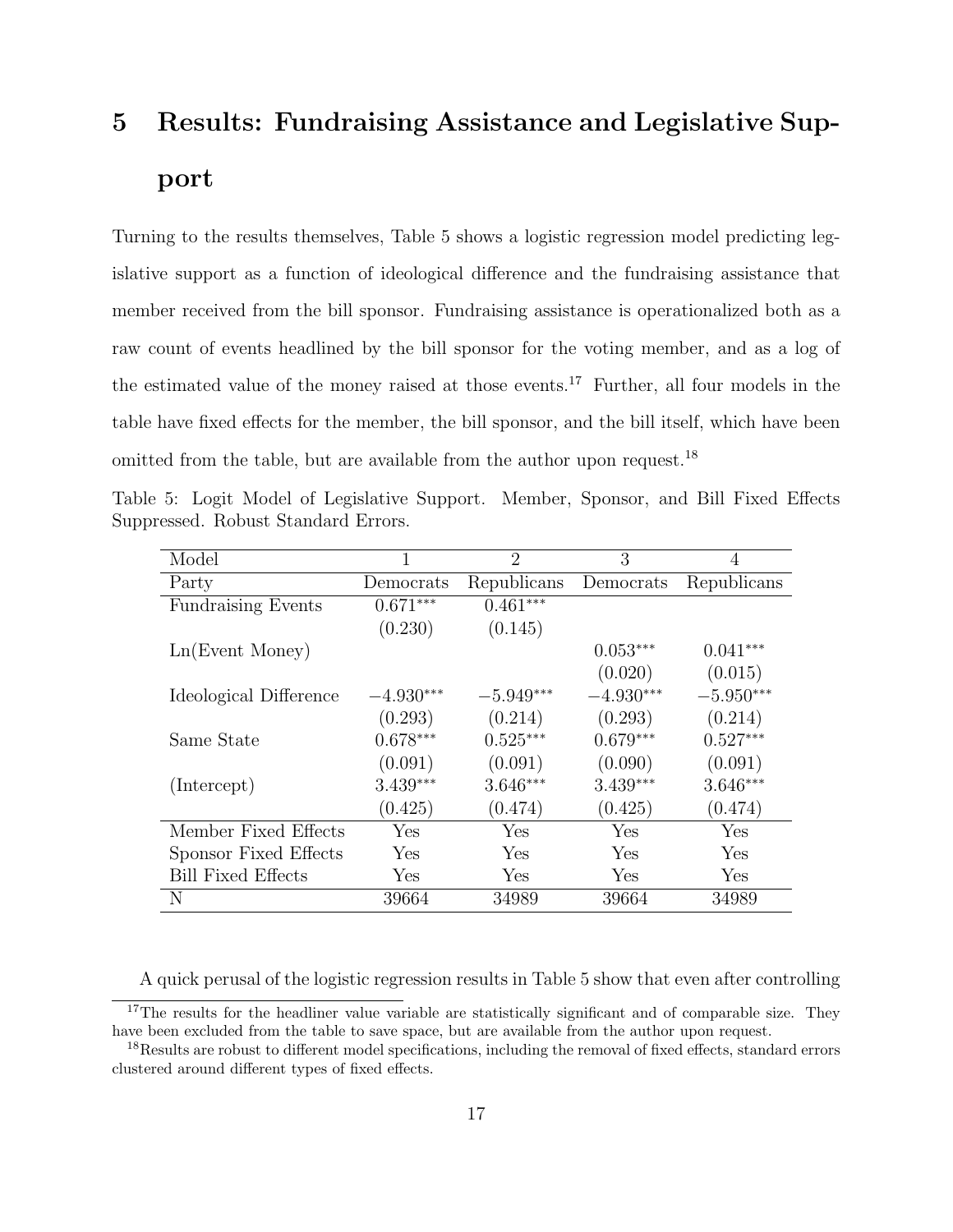for the ideological difference, and including member, sponsor, and bill fixed effects, the financial assistance variables are statistically significant. These findings are disaggregated by party (with the Democrats in models 1 and 3, and the Republicans in models 2 and 4). Further, all three fundraising assistance metrics (the count of fundraising events, the headliner value, and the log of the maximum estimate of the location capacity method) show similar statistically significant and sizable results.

Unfortunately, the nature of a logistic regression model when combined with the complexity of this model, namely the member, sponsor, and vote fixed effects, precludes easy substantive interpretation from the above Table. The fixed effect coefficient values have been suppressed from the table to save space (the full output involves slightly less than 2000 lines), which naturally impedes interpretation.

For clarity of presentation and ease of exposition the OLS model is also presented here (see Heckman and Snyder (1997) for discussion of using a linear probability model for binary choices). Table [6](#page-18-0) below shows an ordinary least squares model predicting legislative support as a function of ideological difference and the fundraising assistance that member received from the bill sponsor.

Again, the first two models predict legislative support using the raw count of fundraising events, and the last two models use the log of the estimated maximum value of money raised at the event. The models are further disaggregated by party: with models one and three for the House Democrats, while models two and four for the House Republicans. The results from all four models suggest a strong relationship between financial assistance and legislative support, although the magnitude of the effects vary somewhat by party.

Even after controlling for the ideological similarity of their past voting records (an extremely challenging test), the event count measures of financial assistance in the models above suggest that Democratic Congressmen are 5.5% more likely to vote for a bill for each fundraising event the sponsor has headlined for them in the past (Republican Congressmen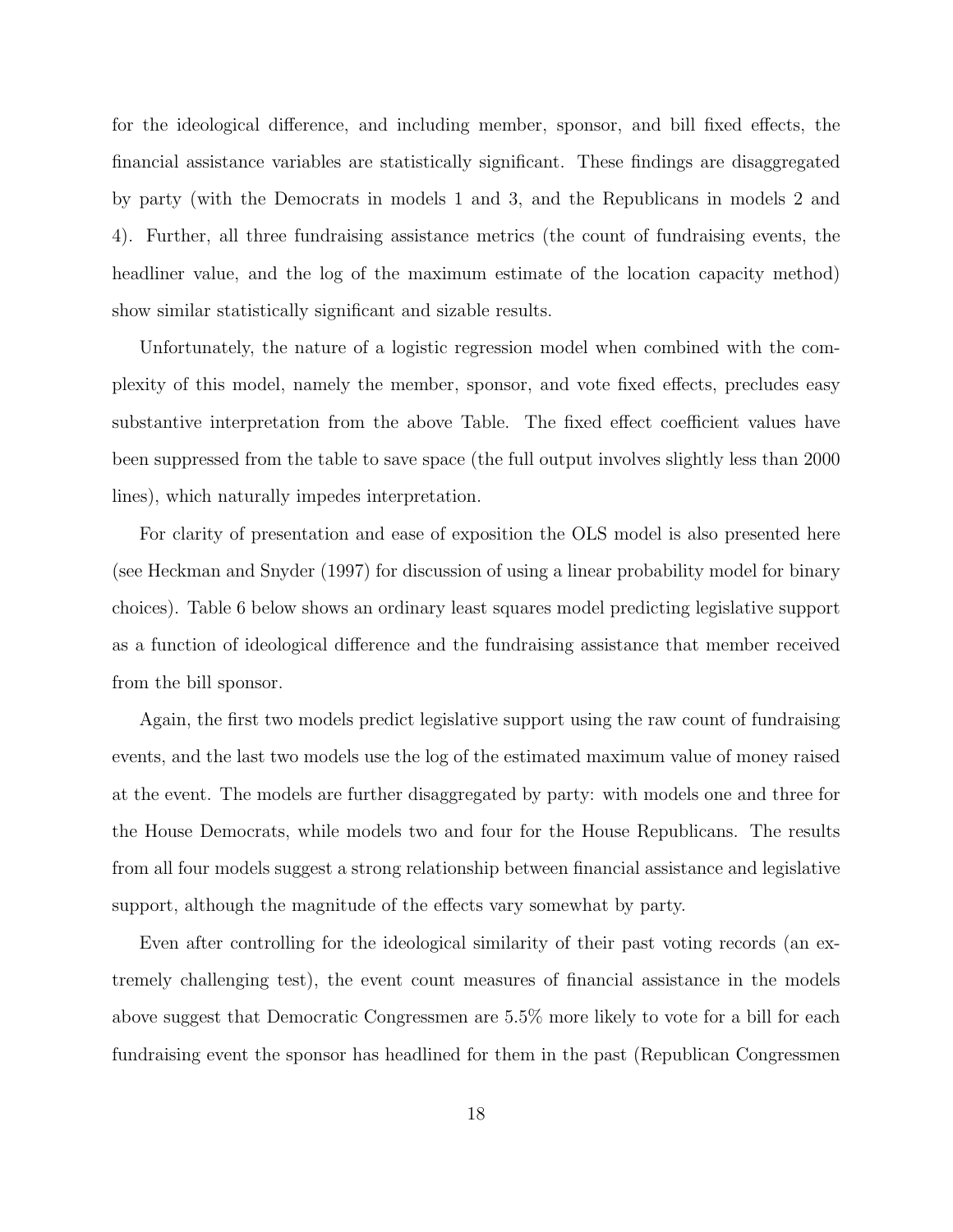| Model                     | $\overline{1}$ | $\overline{2}$ | 3           | $\overline{4}$ |
|---------------------------|----------------|----------------|-------------|----------------|
| Party                     | Democrats      | Republicans    | Democrats   | Republicans    |
| <b>Fundraising Events</b> | $0.055***$     | $0.025***$     |             |                |
|                           | (0.019)        | (0.006)        |             |                |
| Ln(Event Money)           |                |                | $0.004**$   | $0.003***$     |
|                           |                |                | (0.002)     | (0.001)        |
| Ideological Difference    | $-0.341***$    | $-0.570***$    | $-0.341***$ | $-0.559***$    |
|                           | (0.019)        | (0.012)        | (0.019)     | (0.012)        |
| Same State                | $0.047***$     | $0.022***$     | $0.047***$  | $0.022***$     |
|                           | (0.007)        | (0.005)        | (0.007)     | (0.005)        |
| (Intercept)               | $0.923***$     | $1.003***$     | $0.923***$  | $1.002***$     |
|                           | (0.031)        | (0.026)        | (0.031)     | (0.026)        |
| Member Fixed Effects      | Yes            | Yes            | Yes         | Yes            |
| Sponsor Fixed Effects     | Yes            | Yes            | Yes         | Yes            |
| <b>Bill Fixed Effects</b> | Yes            | Yes            | Yes         | Yes            |
| R-squared                 | 0.407          | 0.682          | 0.407       | 0.682          |
| Adj. R-squared            | 0.401          | 0.678          | 0.301       | 0.678          |
| sigma                     | 0.305          | 0.258          | 0.305       | 0.247          |
| F                         | 67.423         | 216.716        | 67.419      | 216.726        |
| p                         | 0.000          | 0.000          | 0.000       | 0.000          |
| N                         | 41538          | 52158          | 41538       | 52158          |
| N-Members Voting          | 183            | 153            | 183         | 153            |
| N-Sponsors                | 87             | 90             | 87          | 90             |
| N-Votes                   | 198            | 314            | 198         | 314            |

<span id="page-18-0"></span>Table 6: OLS Model of Legislative Support. Member, Sponsor, and Bill Fixed Effects Suppressed. Robust Standard Errors.

are 2.5% more likely.[19](#page-0-0) Similarly, the upper bound indicator of the amount of money raised at the event suggests that if the legislative sponsor helps raise \$100,000 (which would comprise approximately 1/14th of the cost of a winning House race in the 2010 election), Democratic members would be 5.3% more likely to vote for the bill, and Republican members would be 4.1% more likely to vote for the bill. These dollar value estimates of the money raised are based on our upper bound financial estimates and should therefore be viewed as indicator variables of relative magnitudes of total fundraising, rather than literal amounts of dollars

<sup>19</sup>This is an estimate of the direct effects of fundraising only, ignoring the additional indirect effects of leadership positions and personal prestige which are being absorbed by the sponsor fixed effects.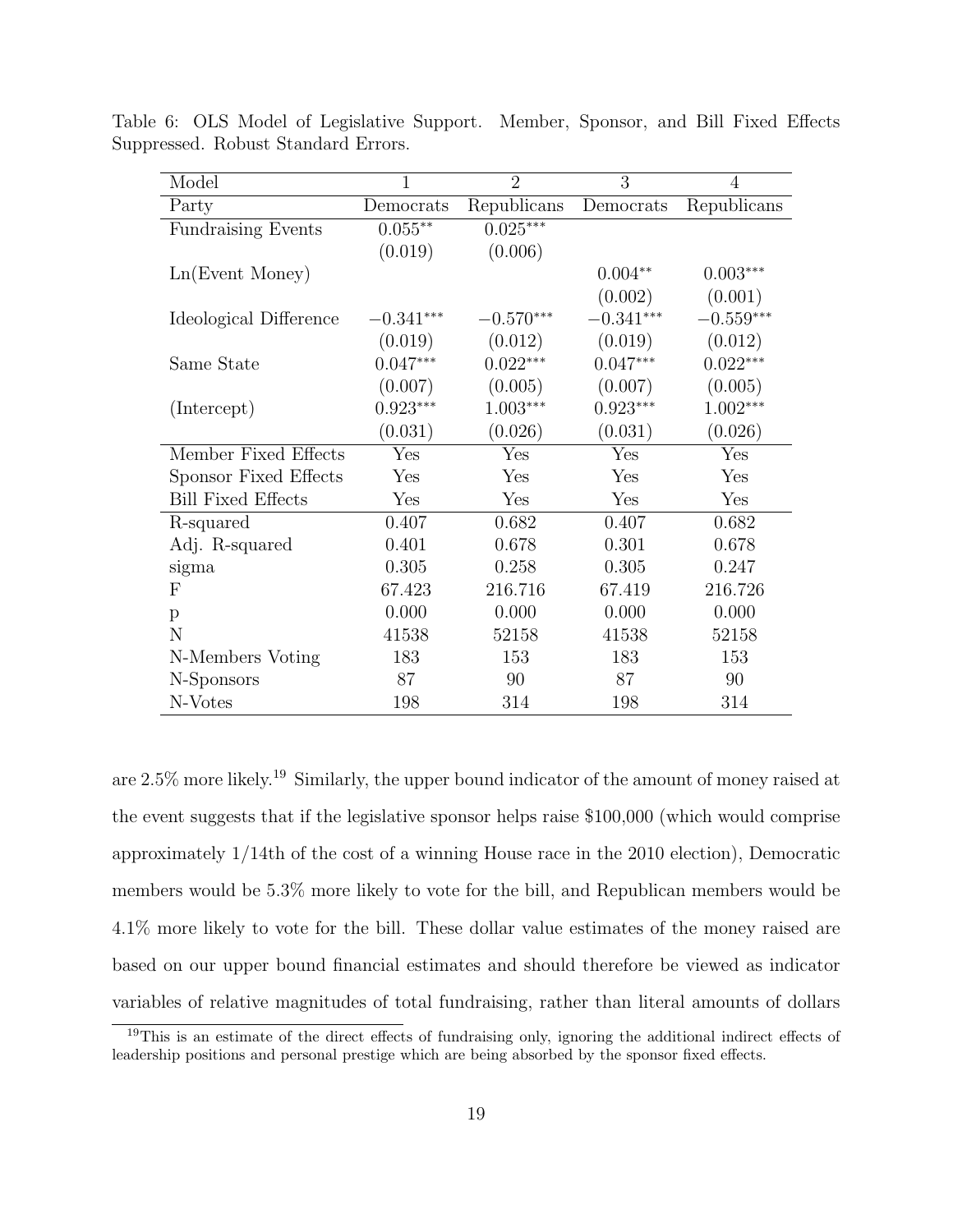raised.

Turning to the control variables, consistent with expectations ideological difference is a strong and significant predictor of legislative support. To take a concrete example, we might consider the ideological positions of Majority Leader Eric Cantor (R-VA) who has a DW-Nominate score of 0.750 and Rep. Jeff Flake (R-AZ) who has a DW-Nominate score of 1.014. Based purely on their ideological differences, if Cantor sponsors a bill, the conservative Rep. Flake is 18% less likely to vote for the bill.

# 6 Conclusion

These results show, for the first time, the micro-level mechanism by which members of Congress are transforming their fundraising prowess into roll call votes in favor of their legislative priorities. Rather than a traditional vote buying model so frequently discussed in the literature, I propose a more subtle mechanism of influence. The findings, robust to a variety of measures, models, and control variables, suggest that members who receive help from their co-partisan congressional colleagues are more likely to support the fundraisers' legislative priorities in the future.

The increased influence acquired by major congressional fundraisers has potentially wideranging ramifications for a variety of democratic outcomes. Members who frequently face expensive contested races for re-election are both consistently indebted to their colleagues, but also unable to accrue their own debts of gratitude. Thus these vulnerable members are both more likely to vote for contributing colleague's legislative priorities, but also less likely to be able to recruit votes in a similar fashion for their own legislative priorities.

Further, members who prove able and willing to draw in large-scale contributions and fundraising are substantially advantaged in achieving their personal legislative objectives. This inherent legislative advantage received by successful fundraisers further biases policy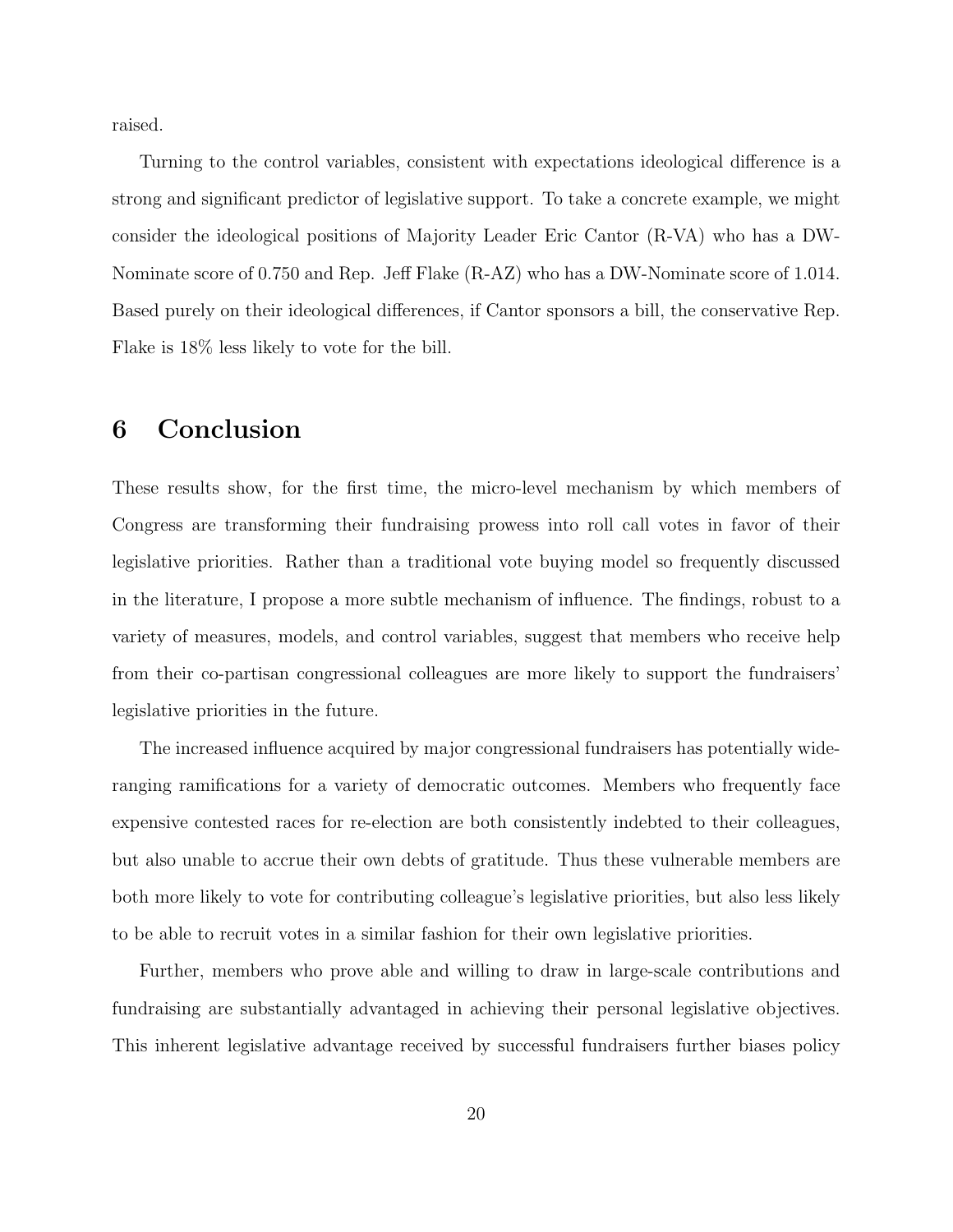outcomes in favor of politicians' whose contributors, supporters, or constituents are naturally better able to make financial contributions.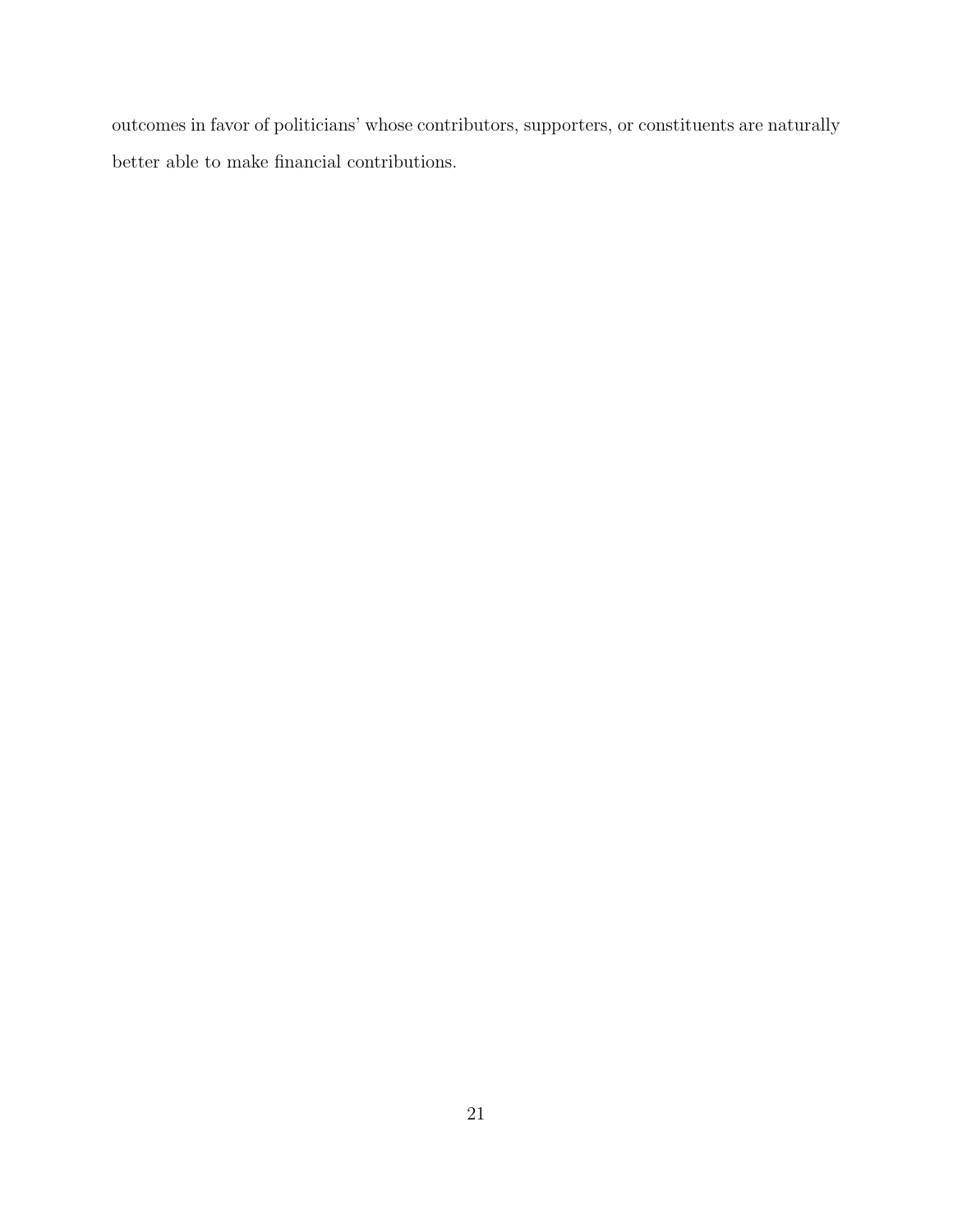# References

- <span id="page-21-8"></span>Ansolabehere, Stephen, John de Figueiredo and James M. Snyder. 2003. "Why Is There So Little Money in U.S. Politics." Journal of Economic Perspectives 17:105–130.
- <span id="page-21-3"></span>Barber, Michael May. 2014. "Access, Ideology, or Both? Why PACs and Individuals Give Money." [http://static.squarespace.com/static/51841c73e4b04fc5ce6e8f15/](http://static.squarespace.com/static/51841c73e4b04fc5ce6e8f15/t/53497d54e4b0fffc0dcd0c09/1397325140742/incumbency.pdf) [t/53497d54e4b0fffc0dcd0c09/1397325140742/incumbency.pdf](http://static.squarespace.com/static/51841c73e4b04fc5ce6e8f15/t/53497d54e4b0fffc0dcd0c09/1397325140742/incumbency.pdf).
- <span id="page-21-1"></span>Bartels, Larry M. 2008. Unequal Democracy: The Political Economy of the New Gilded Age. Princeton, NJ: Princeton University Press.
- <span id="page-21-12"></span>Bernhard, William and Tracy Sulkin. 2011. Following the Party?: Member-to-Member Campaign Contributions and Cue-Taking in the U.S. House. Paper presented at the Annual Meeting of the American Political Science Association, Seattle, Washington.
- <span id="page-21-11"></span>Bertrand, Marianne, Matilde Bombardini and Francesco Trebbi. 2014. "Is It Whom You Know or WHat You Know? An Empirical Assessment of the Lobbying Process." American Economic Review 104(12):3885–3920.
- <span id="page-21-10"></span>Blanes i Vidal, Jordi, Mirko Draca and Christian Fons-Rosen. 2012. "Revolving Door Lobbyists." American Economic Review 102(7):3731–3748.
- <span id="page-21-5"></span>Cann, Damon M. 2008a. "Modeling Committee Chair Selection in the U.S. House of Representatives." Political Analysis 16(3):274–289.
- <span id="page-21-4"></span>Cann, Damon M. 2008b. Sharing the Wealth: Member Contributions and the Exchange Theory of Party Influence in the US House of Representatives. Albany: State University of New York Press.
- <span id="page-21-7"></span>Cann, Damon M. and Andrew H. Sidman. 2011. "Exchange Theory, Political Parties, and the Allocation of Federal Distributive Benefits in the House of Representatives." The Journal of Politics 73(4):1128–1141.
- <span id="page-21-2"></span>Cox, Gary W. and Eric Magar. 1999. "How Much is Majority Status in the U.S. Congress Worth?" American Political Science Review 93(2):299–309.
- <span id="page-21-6"></span>Currinder, Marian. 2008. Money in the House: Campaign Funds and Congressional Party Politics. Boulder: Westview Press.
- <span id="page-21-0"></span>Drutman, Lee. 2015. The business of America is lobbying: how corporations became politicized and politics became more coporate. New York, NY: Oxford University Press.
- <span id="page-21-9"></span>Eggers, Andrew C. 2010. "The Partisan Revolving Door." [http://andy.egge.rs/papers/](http://andy.egge.rs/papers/partisan_revolving_door.pdf) [partisan\\_revolving\\_door.pdf](http://andy.egge.rs/papers/partisan_revolving_door.pdf). Date Accessed: August 25, 2015.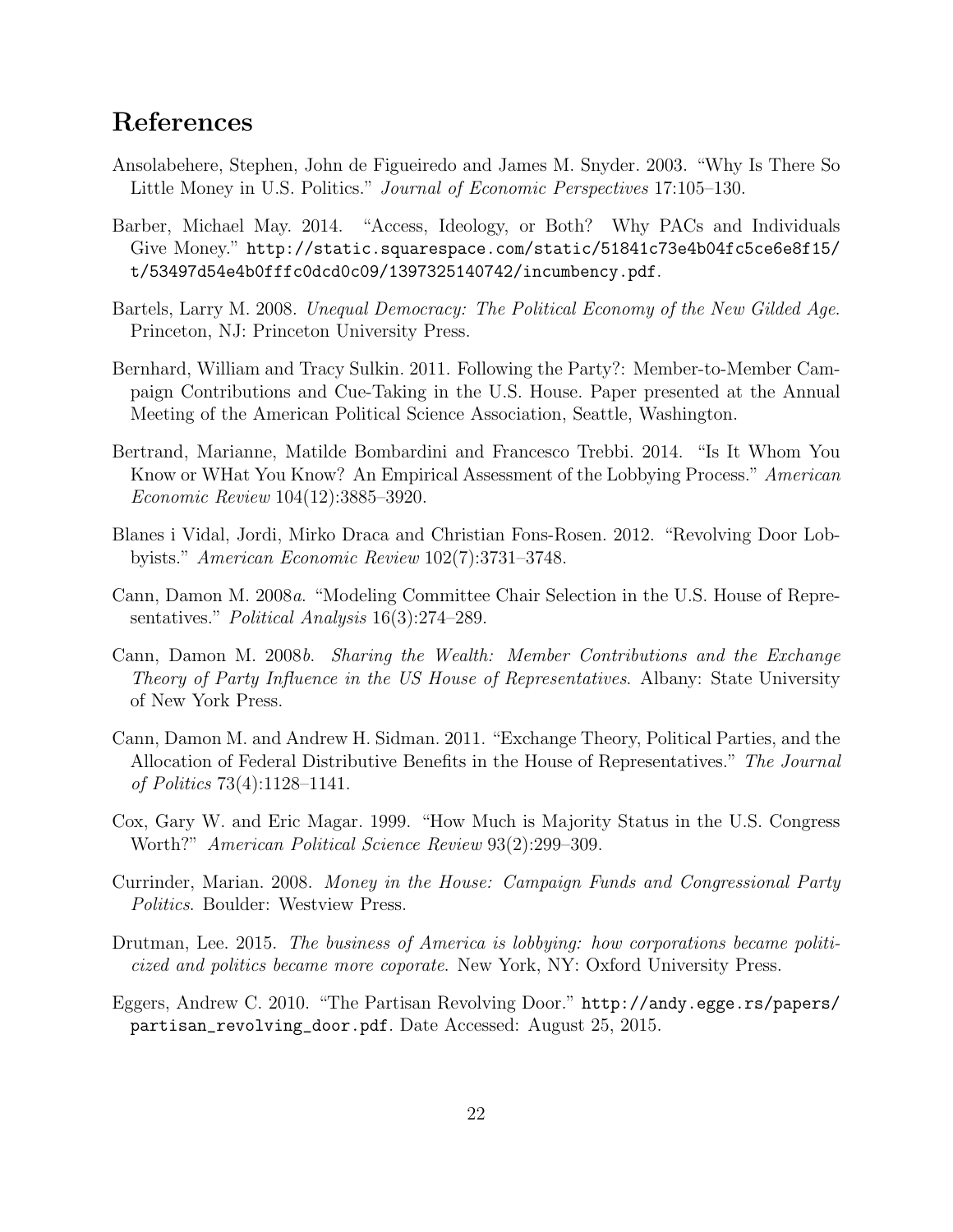- <span id="page-22-3"></span>Fouirnaies, Alexander and Andrew B. Hall. 2014. "The Financial Incumbency Advantage: Causes and Consequences." Journal of Politics 76(3):711–724.
- <span id="page-22-1"></span>Gilens, Martin. 2005. "Inequality and Democratic Responsiveness." *Public Opinion Quar*terly  $69(5)$ :778–796.
- <span id="page-22-2"></span>Gilens, Martin. 2012. Affluence & Influence: Economic Inequality and Political Power in America. Princeton, NJ: Princeton University Press.
- <span id="page-22-0"></span>Gilens, Martin and Benjamin I. Page. 2014. "Testing Theories of American Politics: Elites, Interest Groups, and Average Citizens." Perspectives on Politics 12(3):564–581.
- <span id="page-22-12"></span>Gimpel, James G., Frances E. Lee and Joshua Kaminski. 2006. "The Political Geography of Campaign Contributions in American Politics." The Journal of Politics 68(3):626–639.
- <span id="page-22-6"></span>Heberlig, Eric S. 2003. "Congressional Parties, Fundraising, and Committee Ambition." Political Research Quarterly 56(2):151–161.
- <span id="page-22-8"></span>Heberlig, Eric S. and Bruce A. Larson. 2005. "Redistributing Campaign Funds by U.S. House Members: The Spiraling Costs of the Permanent Campaign." Legislative Studies Quarterly 30(4):597–624.
- <span id="page-22-9"></span>Heberlig, Eric S. and Bruce A. Larson. 2009. "Congressional Parties and the Mobilization of Leadership PAC Contributions." Party Politics 16(4):451–475.
- <span id="page-22-10"></span>Heberlig, Eric S., Bruce A. Larson, Daniel A. Smith and Kristen L. Soltis. 2008. "Look Who's Coming to Dinner: Direct Versus Brokered Member Campaign Contributions to the NRCC." American Politics Research 36(3):433–450.
- <span id="page-22-7"></span>Heberlig, Eric S., Marc J. Hetherington and Bruce A. Larson. 2006. "The Price of Leadership: Campaign Money and the Polarization of Congressional Parties." Journal of Politics 68(4):992–1005.
- <span id="page-22-5"></span>Isenstadt, Alex. 2008. "Cornyn overhauls NRSC fundraising." Politico. February 10, 2009.
- <span id="page-22-14"></span>Kane, Paul. 2010a. "A lightning rod with her own thunder; 'Yin to Obama's yang' Pelosi makes history, and her share of enemies." The Washington Post. May 3, 2010.
- <span id="page-22-13"></span>Kane, Paul. 2010b. "The rise, fall and rise of John Boehner." The Washington Post. October 27, 2010.
- <span id="page-22-11"></span>Kanthak, Kristen. 2007. "Crystal Elephants and Committee Chairs: Campaign Contributions and Leadership Races in the U.S. House of Representatives." American Politics Research 35(3):389–406.
- <span id="page-22-4"></span>Lessig, Lawrence. 2011. Republic, Lost: How Money Corrupts Congress–and a Plan to Stop It. Twelve.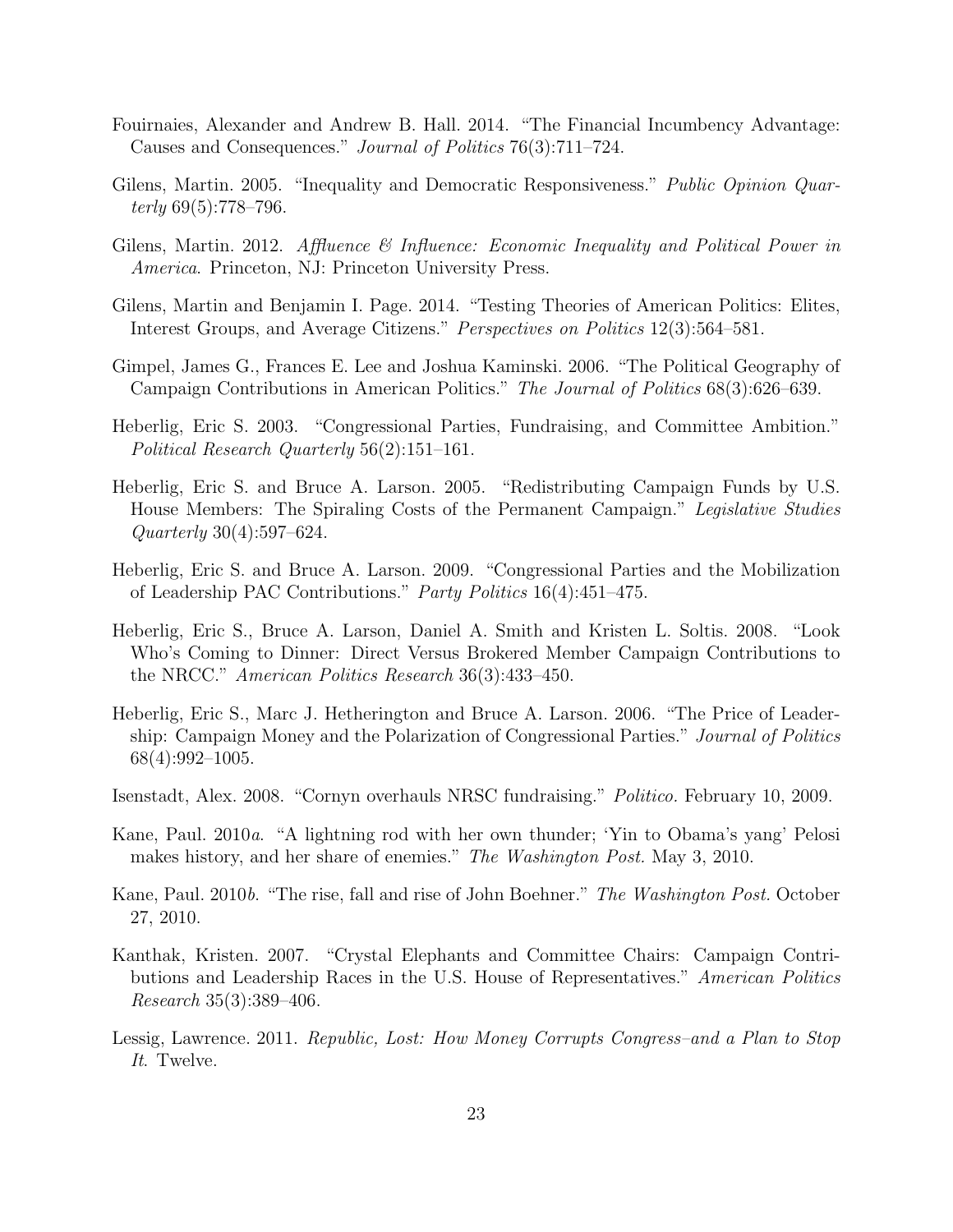- <span id="page-23-1"></span>Powell, Eleanor Neff and Justin Grimmer. 2015. "Money in Exile: Campaign Contributions and Committee Access." [http://www.eleanorneffpowell.com/uploads/8/3/9/3/](http://www.eleanorneffpowell.com/uploads/8/3/9/3/8393347/money.pdf) [8393347/money.pdf](http://www.eleanorneffpowell.com/uploads/8/3/9/3/8393347/money.pdf). Date accessed: August 15, 2015.
- <span id="page-23-0"></span>Romer, Thomas and Jr. James M. Snyder. 1994. "An Empirical Investigation of the Dynamics of PAC Contributions." American Journal of Politcal Science 38(3):745–769.
- <span id="page-23-2"></span>Roscoe, Douglas D. and Shannon Jenkins. 2005. "A Meta-Analysis of Campaign Contributions' Impact on Roll Call Voting." Social Science Quarterly 86(1):52–68.
- <span id="page-23-3"></span>Stratmann, Thomas. 2005. Some talk: Money in politics. A (partial) review of the literature. In Policy Challenges and Political Responses, ed. William F. Shughart and Robert D. Tollison. Springer US pp. 135–156.
- <span id="page-23-4"></span>wiseGEEK. 2012. "How does the Fire Marshal Determine the Maximum Occupancy of Rooms?" [http://www.wisegeek.org/](http://www.wisegeek.org/how-does-the-fire-marshal-determine-the-maximum-occupancy-of-rooms.htm) [how-does-the-fire-marshal-determine-the-maximum-occupancy-of-rooms.htm](http://www.wisegeek.org/how-does-the-fire-marshal-determine-the-maximum-occupancy-of-rooms.htm). Date Accessed: August 15, 2015.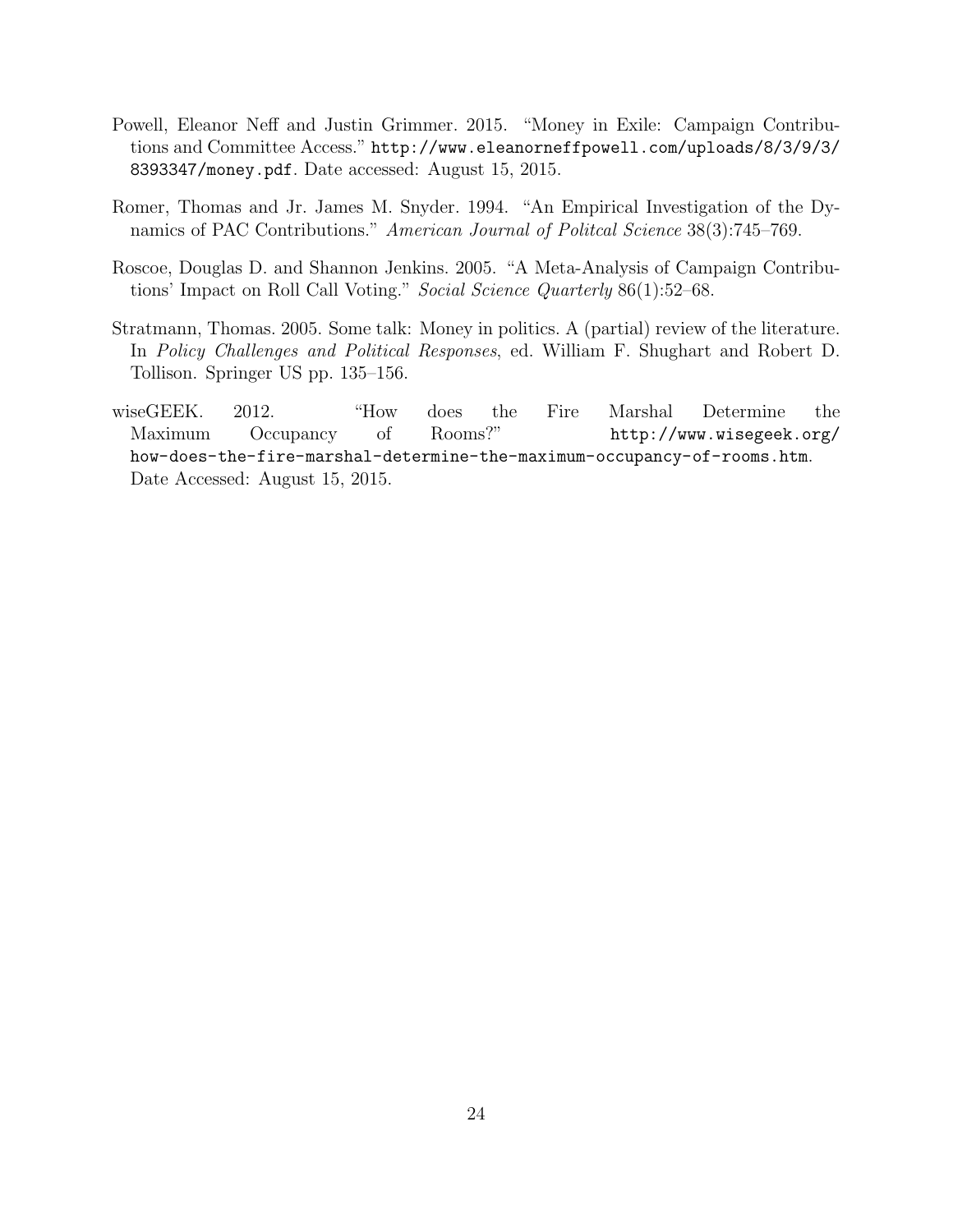# Appendix: Location Capacity Method

One of the challenges of using the fundraising event data is the absence of information regarding both the total amount of money raised at the event. In addition to this hurdle, we also lack information about the number of attendees at the event from which we could attempt to estimate the money raised at the event. Conversations with political fundraisers, campaign managers, and event planners generally, suggest that they try to carefully match the room size to the number of attendees they plan to have at the event to avoid at all costs the unfortunate appearance of an empty room, and the negative connotations it implies. This perceived desirability of at a fundraiser suggests that if we can measure the capacity of the location we can obtain a fairly accurate estimate of the number of attendees.The Location Capacity Method developed here attempts to harness auxiliary information about the location of the event, namely the occupancy capacity of the venue (how many people it can hold) from which we can first estimate the number of attendees and then estimate the total gross money raised at the event.

The complete dataset of all congressional political fundraising invitations collected by the Sunlight Foundation includes 10,842 events, which were held in 831 locations. Table [7](#page-25-0) below shows the top ten most popular locations for political fundraising events. Every one of those top ten locations is located not just in Washington, D.C. but within a short distance from both Capitol Hill and K Street.

The event locations run the gamut from the classic locations of restaurants and hotels to private residences, and include such varied locations as law firms, private clubs, golf courses, and ballparks. For the restaurants, and other event spaces open to the public, I simply called, and asked how large an event they could accommodate. This metric, clearly is an over estimate, but should help to give us an upper bound on the maximum number of attendees and money raised, while we can continue to use our single attendee method for the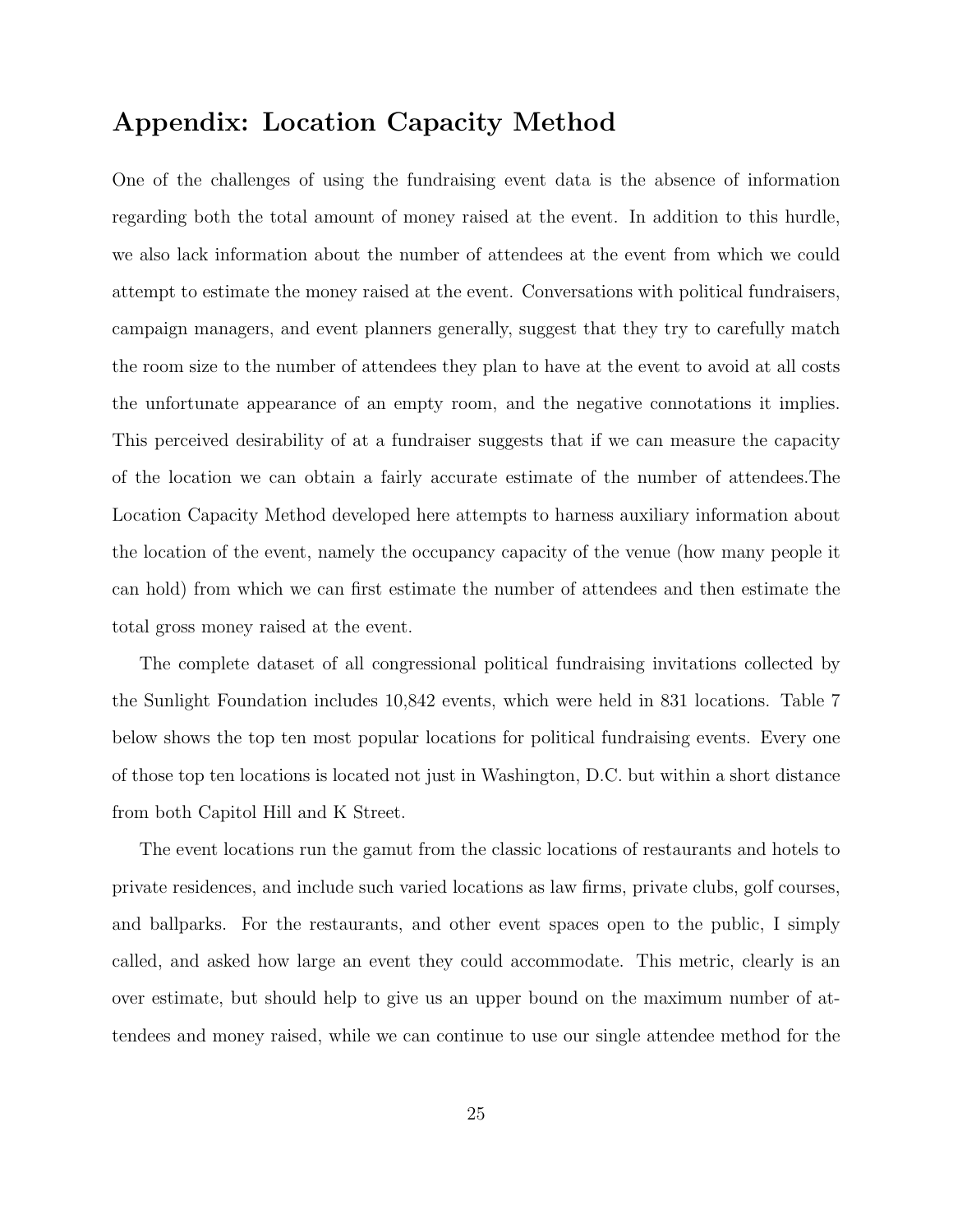<span id="page-25-0"></span>

| Venue                                    | Frequency |
|------------------------------------------|-----------|
| Capitol Hill Club                        | 1585      |
| National Democratic Club Townhouse       | 394       |
| Sonoma Restaurant and Wine Bar           | 352       |
| Tortilla Coast                           | 259       |
| Democratic National Headquarters         | 179       |
| 21st Century Townhouse                   | 135       |
| <b>UPS</b> Townhouse                     | 133       |
| Rupli Townhouse                          | 117       |
| The Williams $\&$ Jensen Townhouse       | 108       |
| National Republican Senatorial Committee | 104       |

Table 7: Most Frequent Event Locations

lower bound. Other types of events, particularly private clubs and private residences proved more challenging. For these types of locations, I used public property records available through the online real estate company Zillow (<www.zillow.com>) and Property Tax Assess-ment Records<sup>[20](#page-0-0)</sup> Those property records provide the square footage of the location, from which I use the standard fire code translation of dividing the square footage by thirty-six to create an estimate of the room capacity [\(wiseGEEK, 2012\)](#page-23-4).

Taking a look at Table [8](#page-26-0) below we can see the results of this location capacity method. While using the maximum room capacity at a venue is clearly an upper bound on the number of attendees, the data clearly suggests that these events are connecting members with a large number of financial contributors. Looking at headlined events alone suggests approximately 1.4 million event based contributions–even if we scale this down to reflect less than full attendance and to recognize that only a fraction of the attendees were drawn in by the headliner, the sheer volume of contributions is sizable. Of course, many individuals attend multiple events. Donors who buy a ticket to an event at the behest of a headliner can gain more "credit" with the headliner than their F.E.C. contributions to the headliner would re-

 $^{20}$ For the most frequent location of Washington, D.C. the public property tax records are available online through the Real Property Assessment Database: [https://www.taxpayerservicecenter.com/RP\\_Search.](https://www.taxpayerservicecenter.com/RP_Search.jsp?search_type=Assessment) [jsp?search\\_type=Assessment](https://www.taxpayerservicecenter.com/RP_Search.jsp?search_type=Assessment).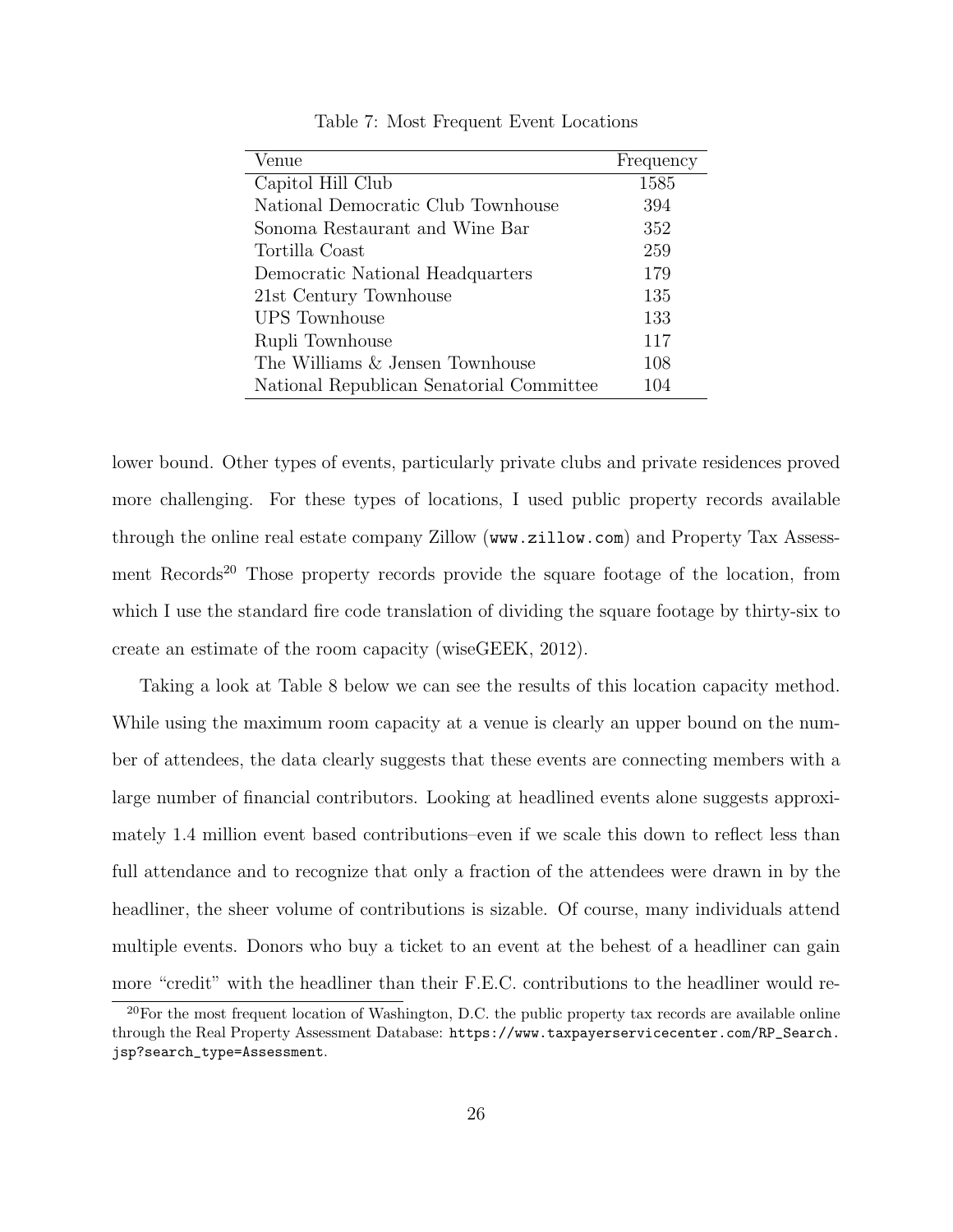<span id="page-26-0"></span>veal. And headliners can raise more money for their congressional colleagues than their FEC contributions would reveal. These events thus facilitate two levels of financial credit claiming.

| Measure                  |           | All Events Headlined Events |
|--------------------------|-----------|-----------------------------|
| Number of Events         | 10,842    | 4,809                       |
| Est. Number of Attendees | 2,840,018 | 1,380,076                   |
| Avg. Number of Attendees | 262       | 287                         |

Table 8: Event Capacity

Table [9](#page-26-1) below shows the outside limits of the location capacity estimates for the money brought in by headliners. On the one hand, the estimate assuming a headliner brings in only a single attendee is certainly far too low. On the other hand, an estimate of the total dollars raised at the event using either the maximum or minimum ticket price is certainly too high, because not all the credit for the money raised is due to the headliner. A wide range of reasonable middle ground estimates certainly shows the importance of this type of fundraising relative to the total dollars spend on congressional campaigns. As a point of comparison, the average winner the average winner in the House of Representatives spent approximately \$1.4 million dollars in the  $2010$  election cycle.<sup>[21](#page-0-0)</sup>

Table 9: Events, Capacity, and Money

<span id="page-26-1"></span>

| Measure                                               | Value            |
|-------------------------------------------------------|------------------|
| Est. Value Single Attendee Headlined Events           | \$31,805,730     |
| Est. Value Capacity Headlined Events Min Ticket Price | \$5,646,382,810  |
| Est. Value Capacity Headlined Events Max Ticket Price | \$49,102,069,220 |

 $^{21}$ See "The Money Behind the Elections," <http://www.opensecrets.org/bigpicture/index.php>.